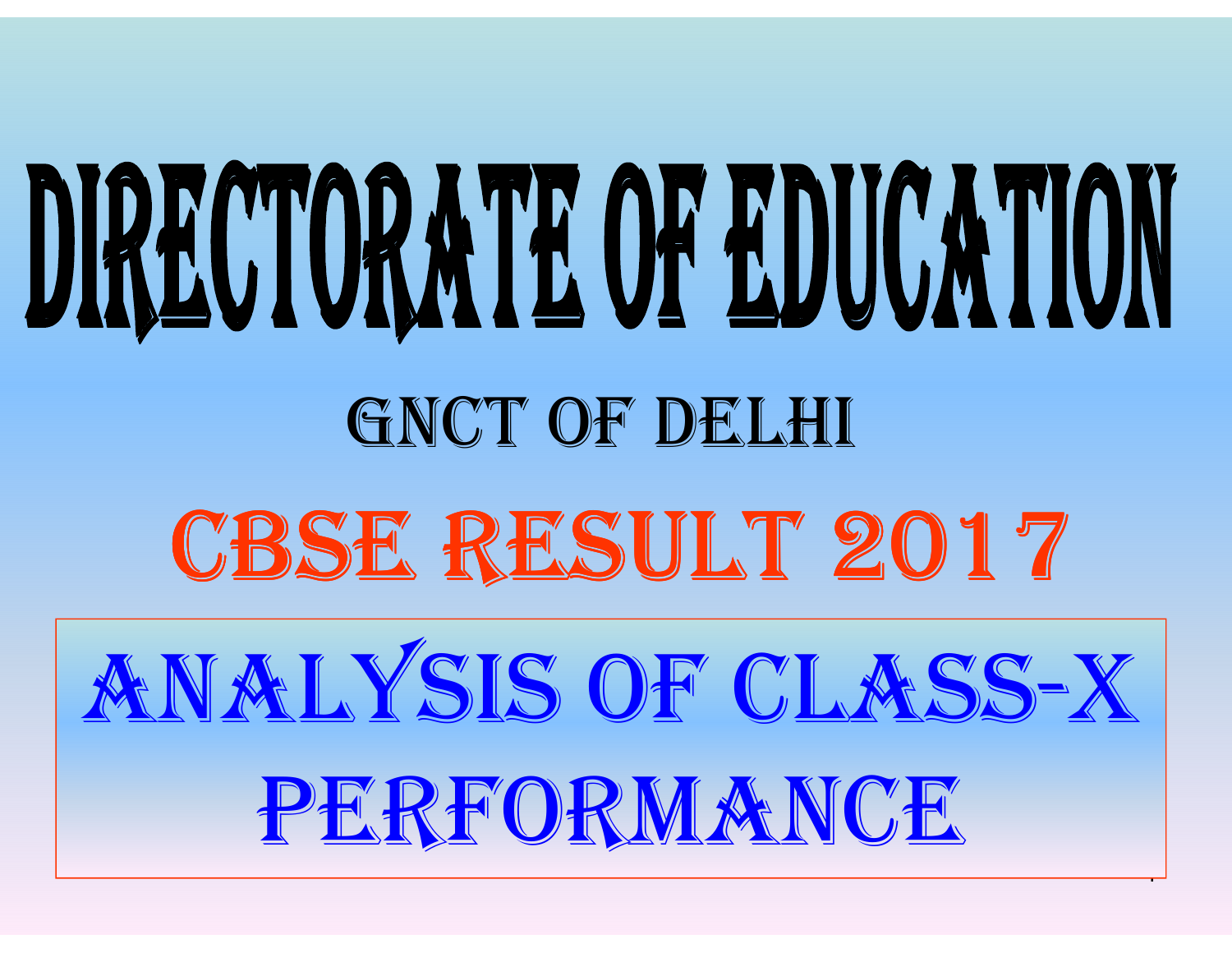# **CBSE Class-X 2017 and 2016**

# **At a Glance**

| Year  | Govt. | <b>RPVV</b> |
|-------|-------|-------------|
| 2017  | 92.44 | 99.68       |
| 2016  | 89.25 | 99.38       |
| Diff. | 3.19  | 0.3         |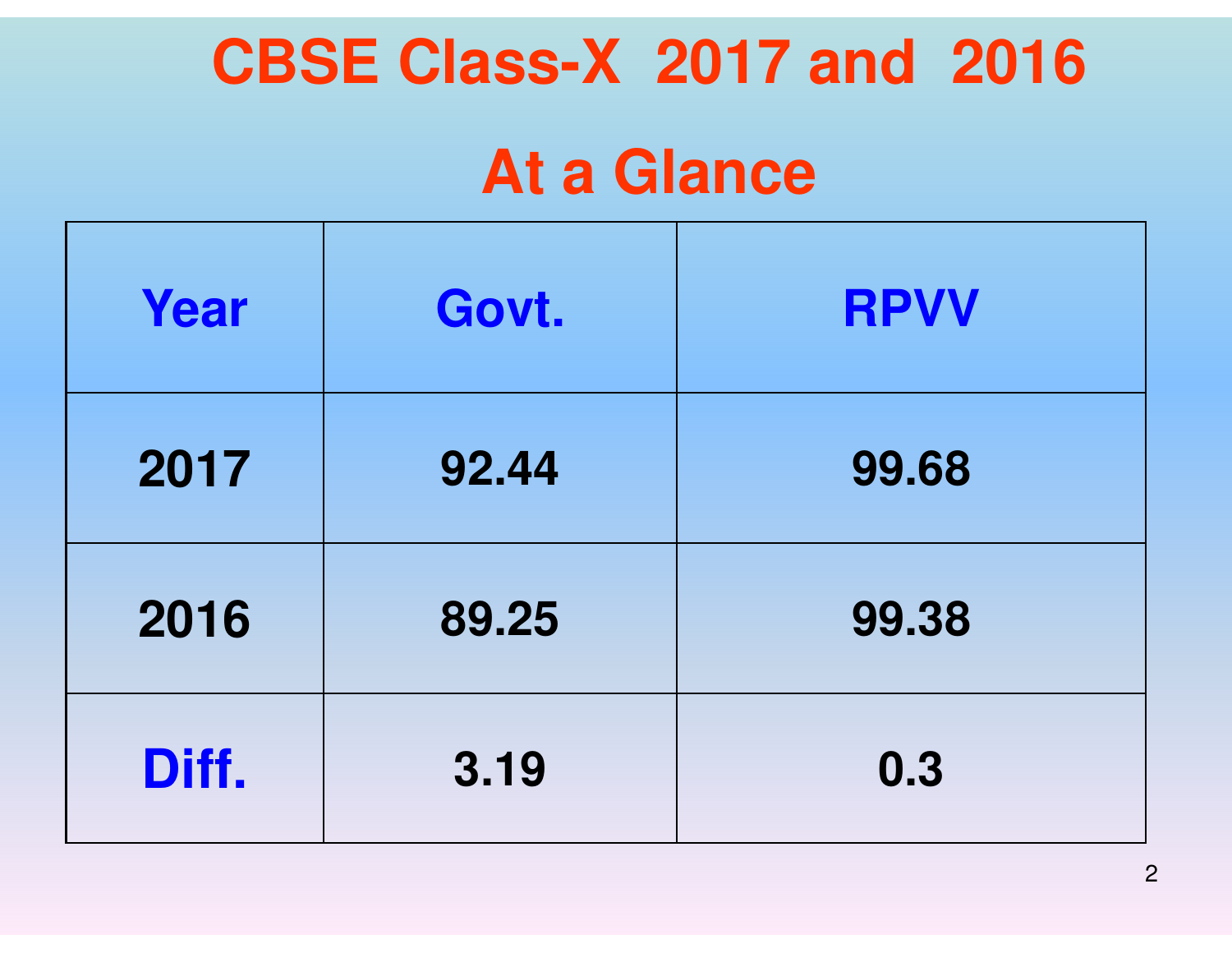# **CBSE Class X 2017**

| <b>Overall Government Schools Result</b> |            |             |       |  |  |  |
|------------------------------------------|------------|-------------|-------|--|--|--|
| Year                                     | <b>APP</b> | <b>PASS</b> | PP%   |  |  |  |
| 2017                                     | 155263     | 143525      | 92.44 |  |  |  |
| 2016                                     | 140638     | 125526      | 89.25 |  |  |  |
| <b>Difference</b>                        | 14625      | 17999       | 3.19  |  |  |  |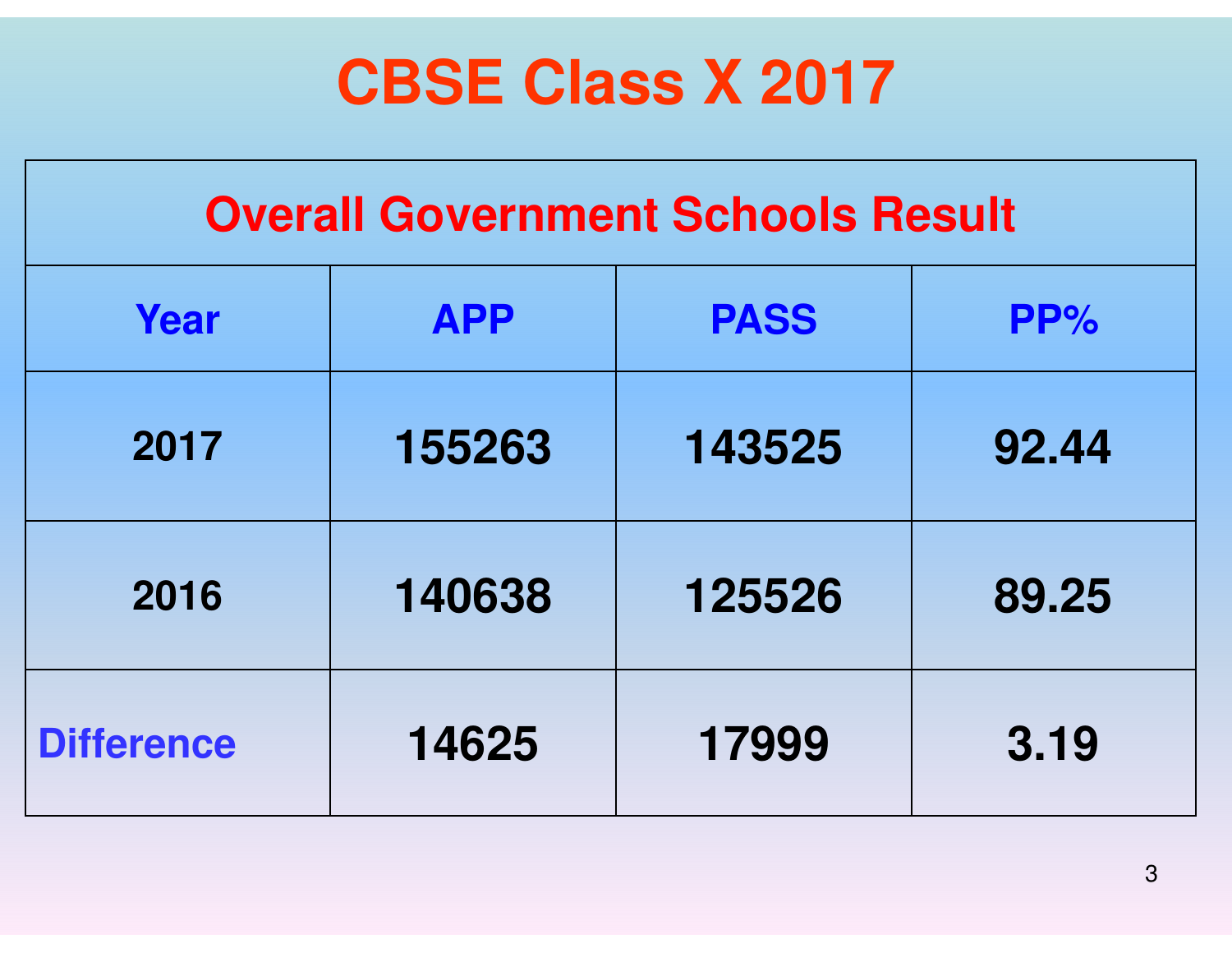# Performance (2016-2017)

This year result has increased by 3.19%from 89.25% of 2015-16 to 92.44% in 2016-17.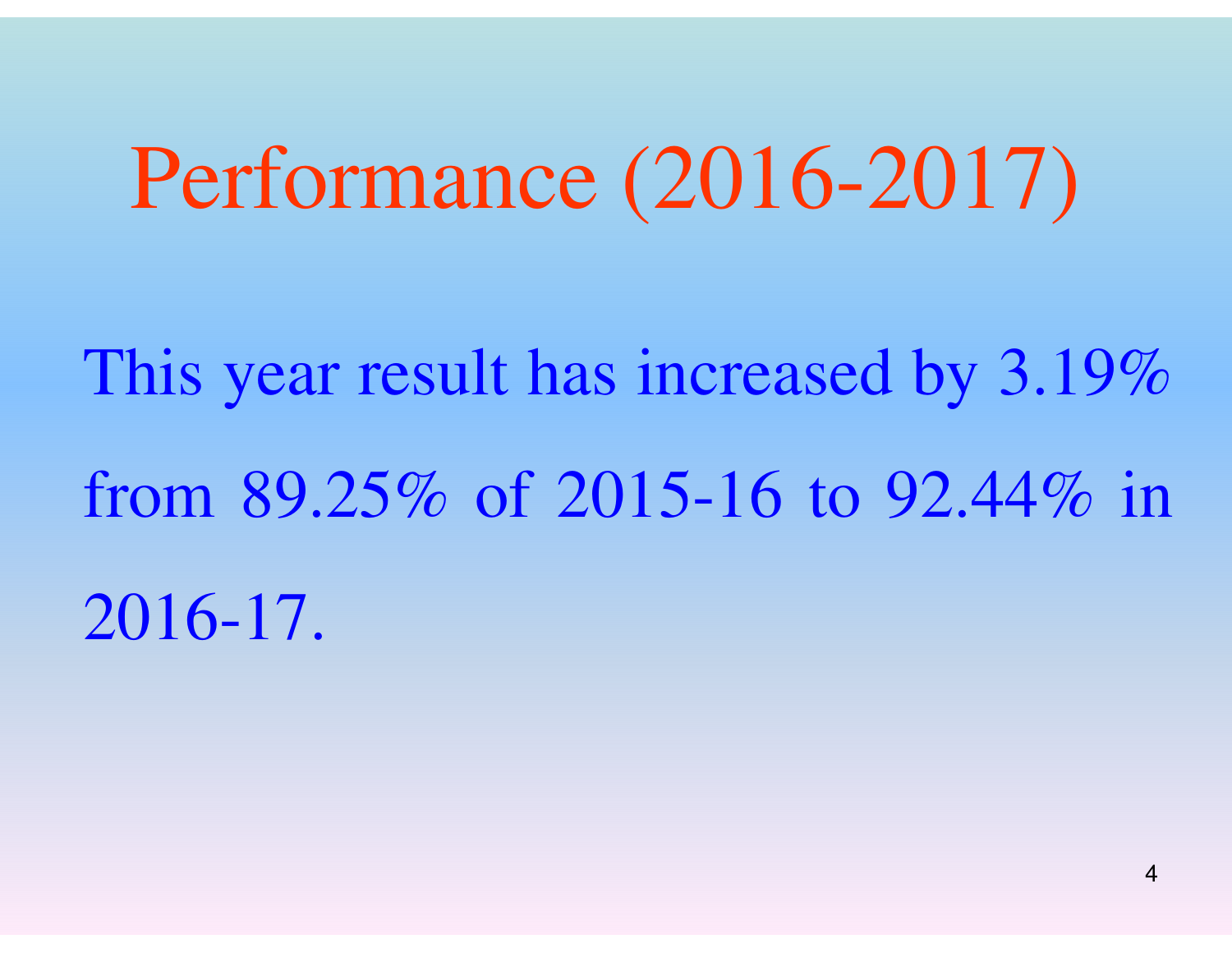#### **CBSE Result of Class-X for the Last 10 Years**

| Year | <b>No. of students appeared</b> | Pass percentage (%) |
|------|---------------------------------|---------------------|
| 2008 | 105332                          | 83.69               |
| 2009 | 116054                          | 89.44               |
| 2010 | 132020                          | 90.99               |
| 2011 | 175023                          | 99.09               |
| 2012 | 228415                          | 99.23               |
| 2013 | 197934                          | 99.46               |
| 2014 | 180203                          | 98.81               |
| 2015 | 140086                          | 95.81               |
| 2016 | 140638                          | 89.25               |
| 2017 | 155263                          | 92.44               |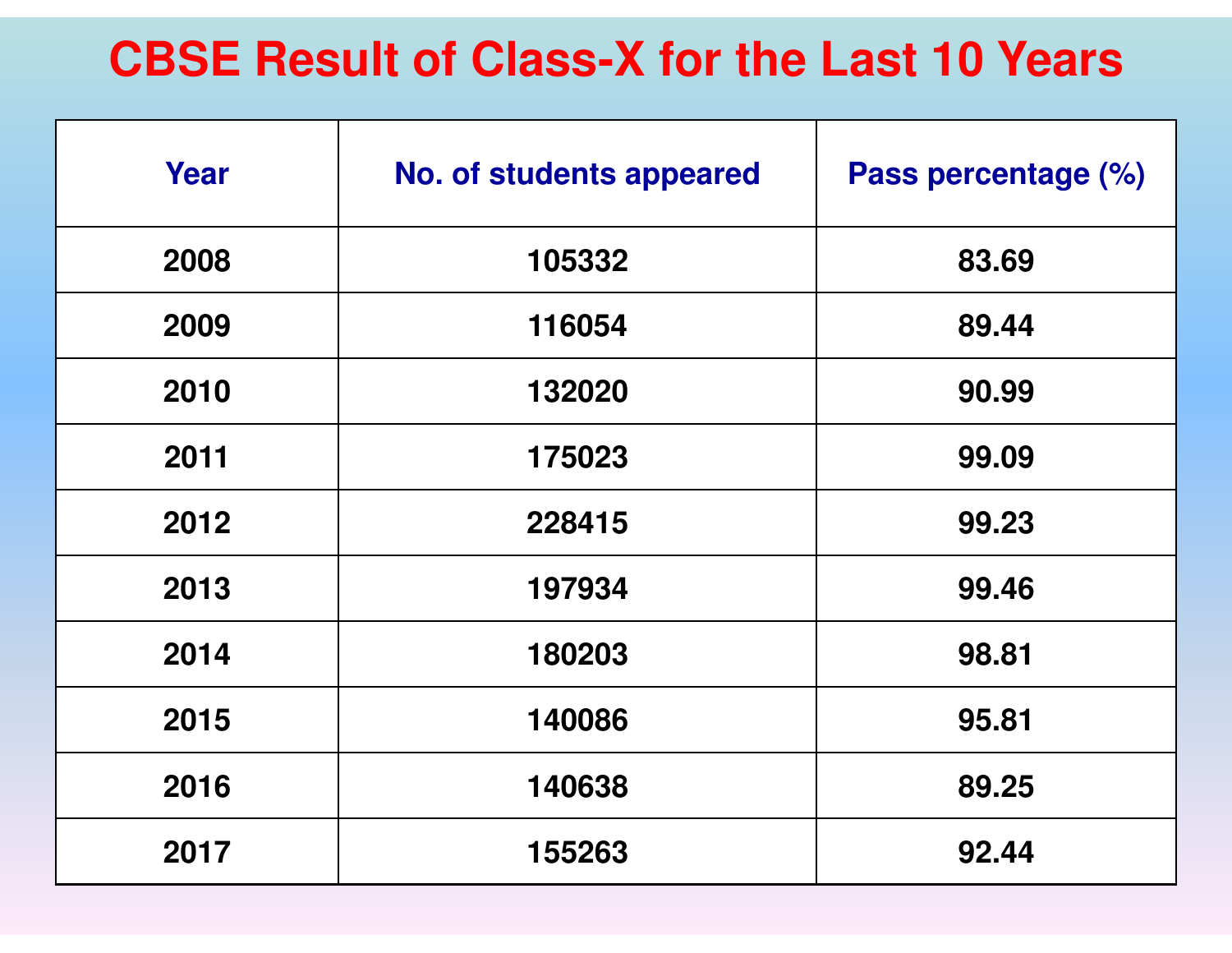

# Pass Percentage **92.44%**

# Appeared Candidates 155263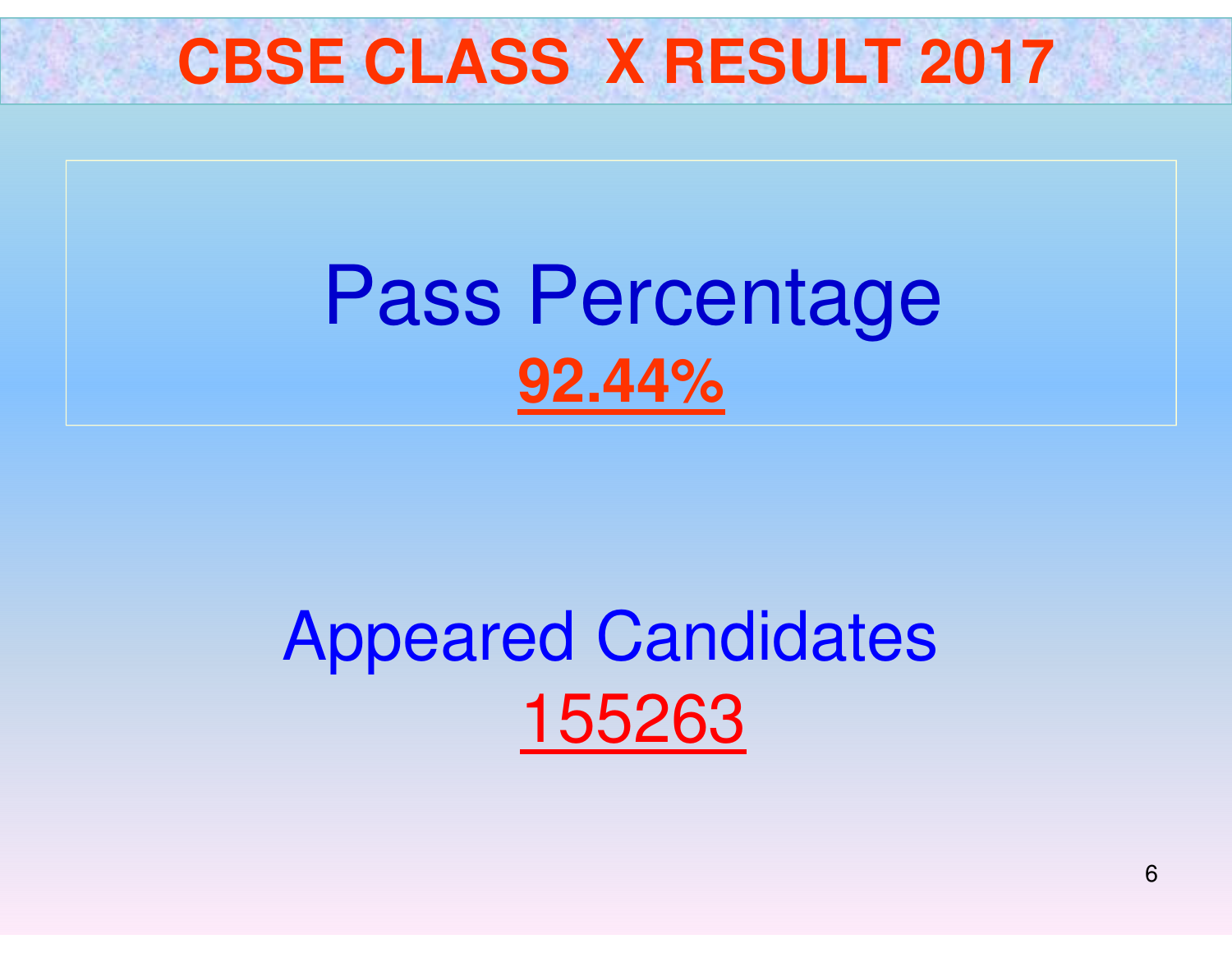### **Number of Students Qualifying Class-X**

**-**

- $\bullet$
- $\bullet$
- $\bullet$
- $\bullet$ **<sup>2012</sup>**
- $\bullet$
- 2014
- •
- **2016 - <sup>125526</sup>** $\bullet$
- **2017 - <sup>143525</sup>** $\bullet$
- **<sup>2009</sup> - <sup>103804</sup>**
- **<sup>2010</sup> - <sup>120120</sup>**
- **<sup>2011</sup> - <sup>173429</sup>**
	- **226652**
- 196858 **<sup>2013</sup> - <sup>196858</sup>**
- **<sup>2014</sup> - <sup>178067</sup>**
	- **<sup>2015</sup> - <sup>134223</sup>**
		-
		-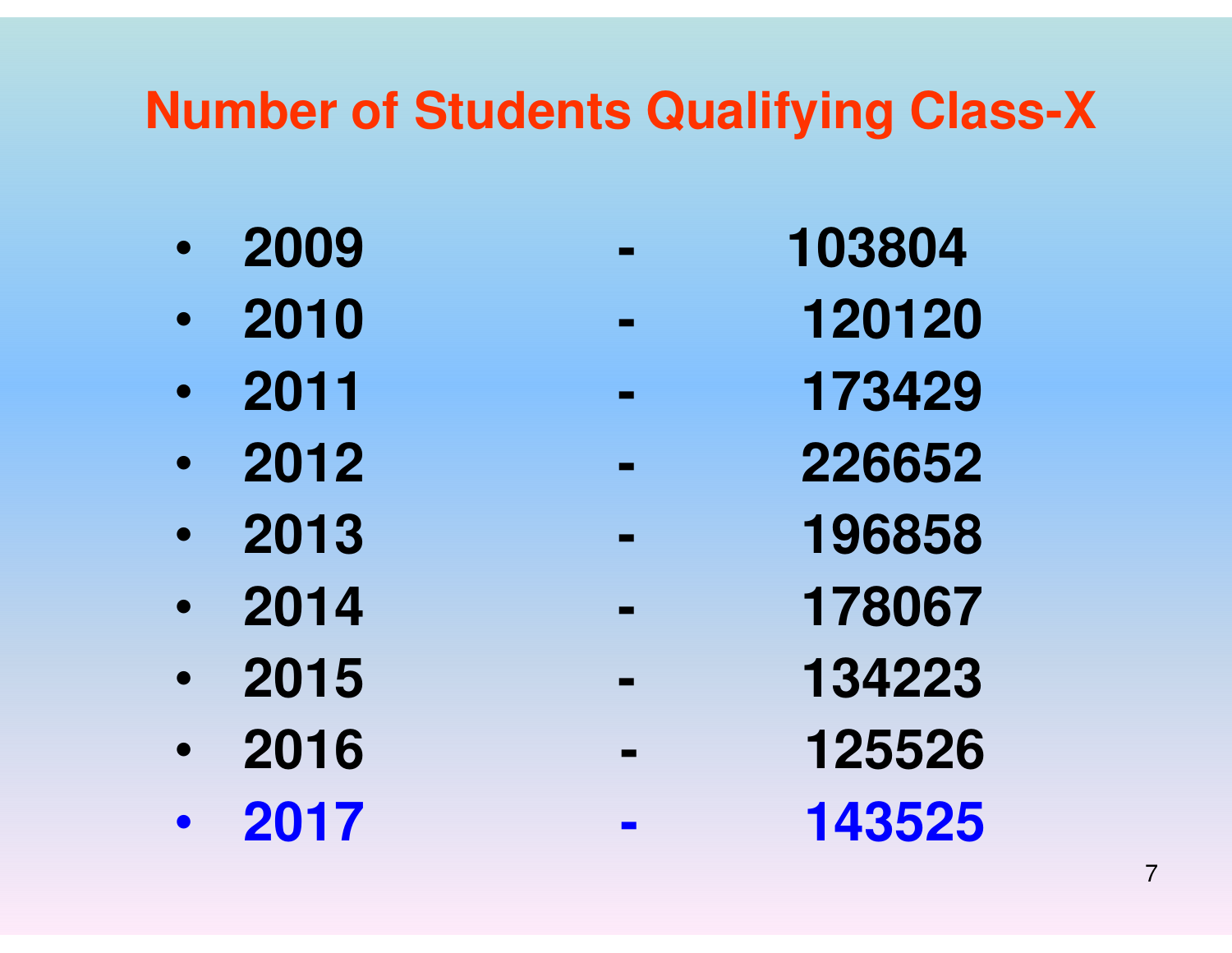## School Gender wise PerformanceCBSE Class X 2017

| Gender       | <b>APP</b> | <b>Pass</b> | <b>PP</b> | <b>Total</b><br><b>CGPA</b> | <b>Average</b><br><b>CGPA</b> |
|--------------|------------|-------------|-----------|-----------------------------|-------------------------------|
| <b>Boys</b>  | 61908      | 55215       | 89.19     | 350576.5                    | 5.66                          |
| <b>Girls</b> | 75352      | 71462       | 94.84     | 453410.7                    | 6.02                          |
| Co-ed        | 18003      | 16848       | 93.58     | 112122.3                    | 6.23                          |
| <b>Total</b> | 155263     | 143525      | 92.44     | 916109.5                    | 5.90                          |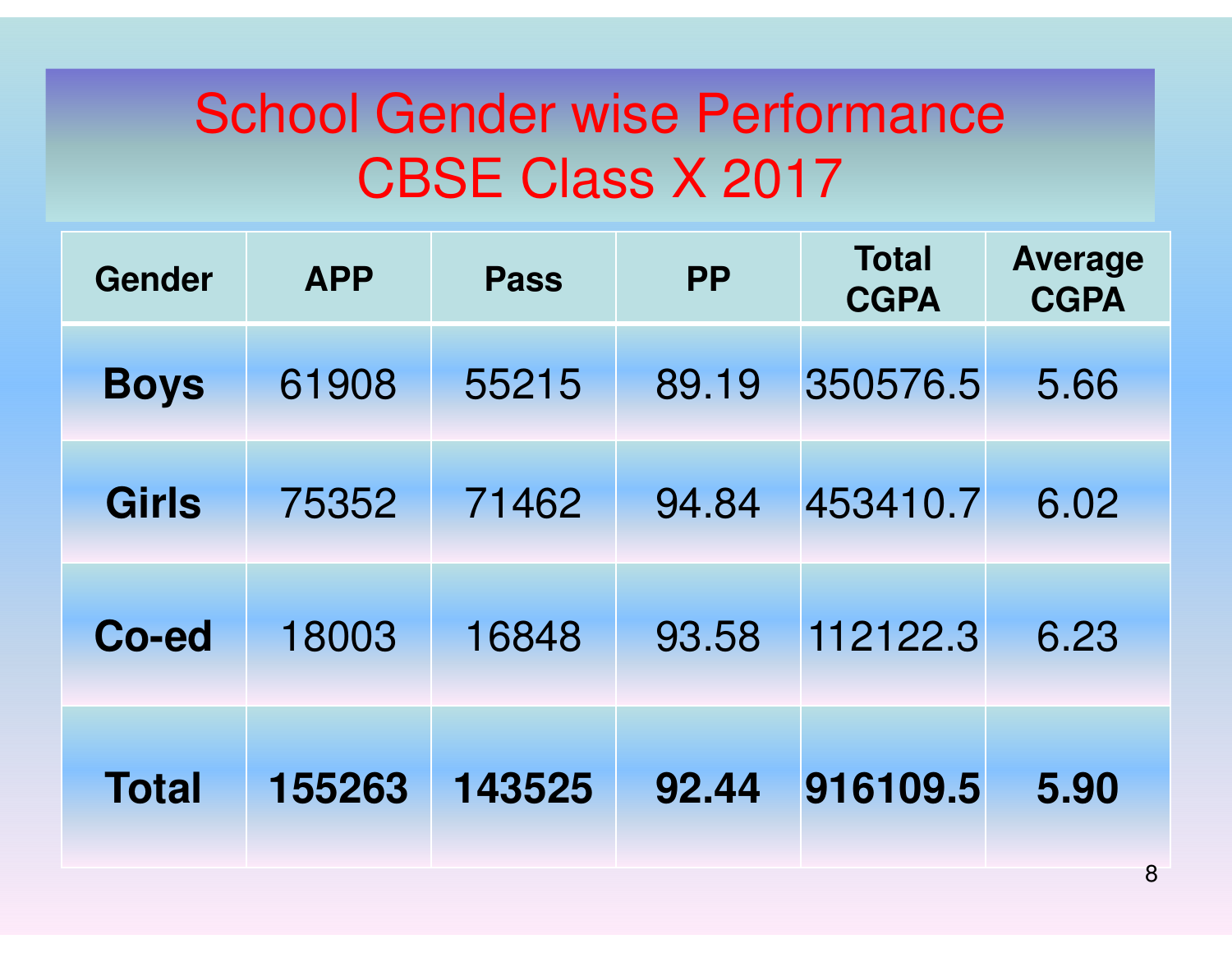| <b>Gender-Wise Comparison with 2016</b> |                     |                      |                       |  |  |  |  |  |
|-----------------------------------------|---------------------|----------------------|-----------------------|--|--|--|--|--|
|                                         | <b>Boys Schools</b> | <b>Girls Schools</b> | <b>Co-ed. Schools</b> |  |  |  |  |  |
| Year                                    | <b>PP</b>           | <b>PP</b>            | <b>PP</b>             |  |  |  |  |  |
| 2017                                    | 89.19               | 94.84                | 93.58                 |  |  |  |  |  |
| 2016                                    | 87.69               | 90.42                | 89.13                 |  |  |  |  |  |
| Diff.                                   | $+1.5$              | $+4.42$              | $+4.45$               |  |  |  |  |  |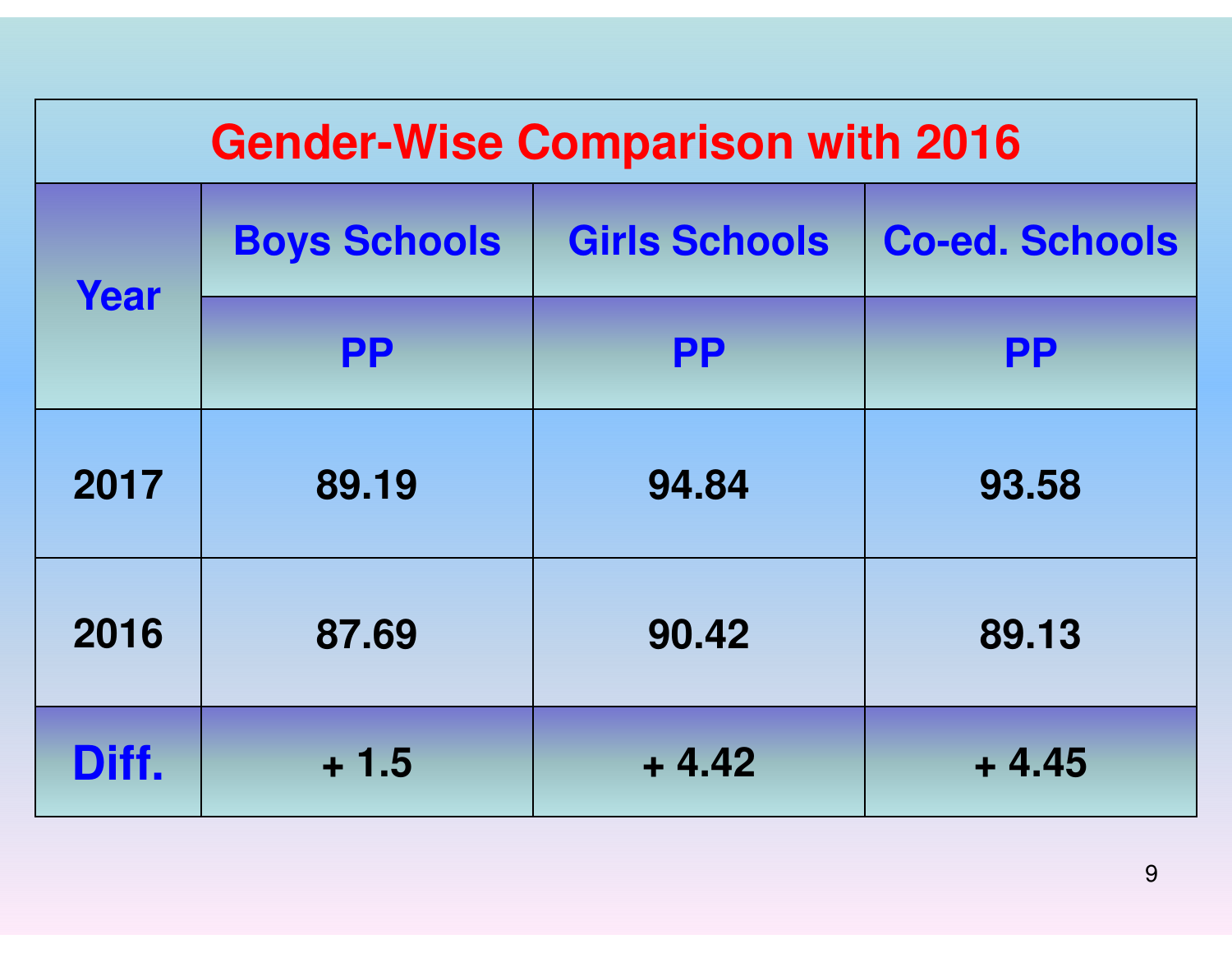# Student Gender wise PerformanceCBSE Class X 2017

| <b>Gender</b> | <b>APP</b> | <b>PP</b><br><b>Pass</b> |       | <b>Total</b><br><b>CGPA</b> | <b>Average</b><br><b>CGPA</b> |
|---------------|------------|--------------------------|-------|-----------------------------|-------------------------------|
| <b>Boys</b>   | 73148      | 65739                    | 89.87 | 420081.1                    | 5.74                          |
| <b>Girls</b>  | 82115      | 77786                    | 94.73 | 496028.4                    | 6.04                          |
| <b>Total</b>  | 155263     | 143525                   | 92.44 | 916109.5                    | 5.90                          |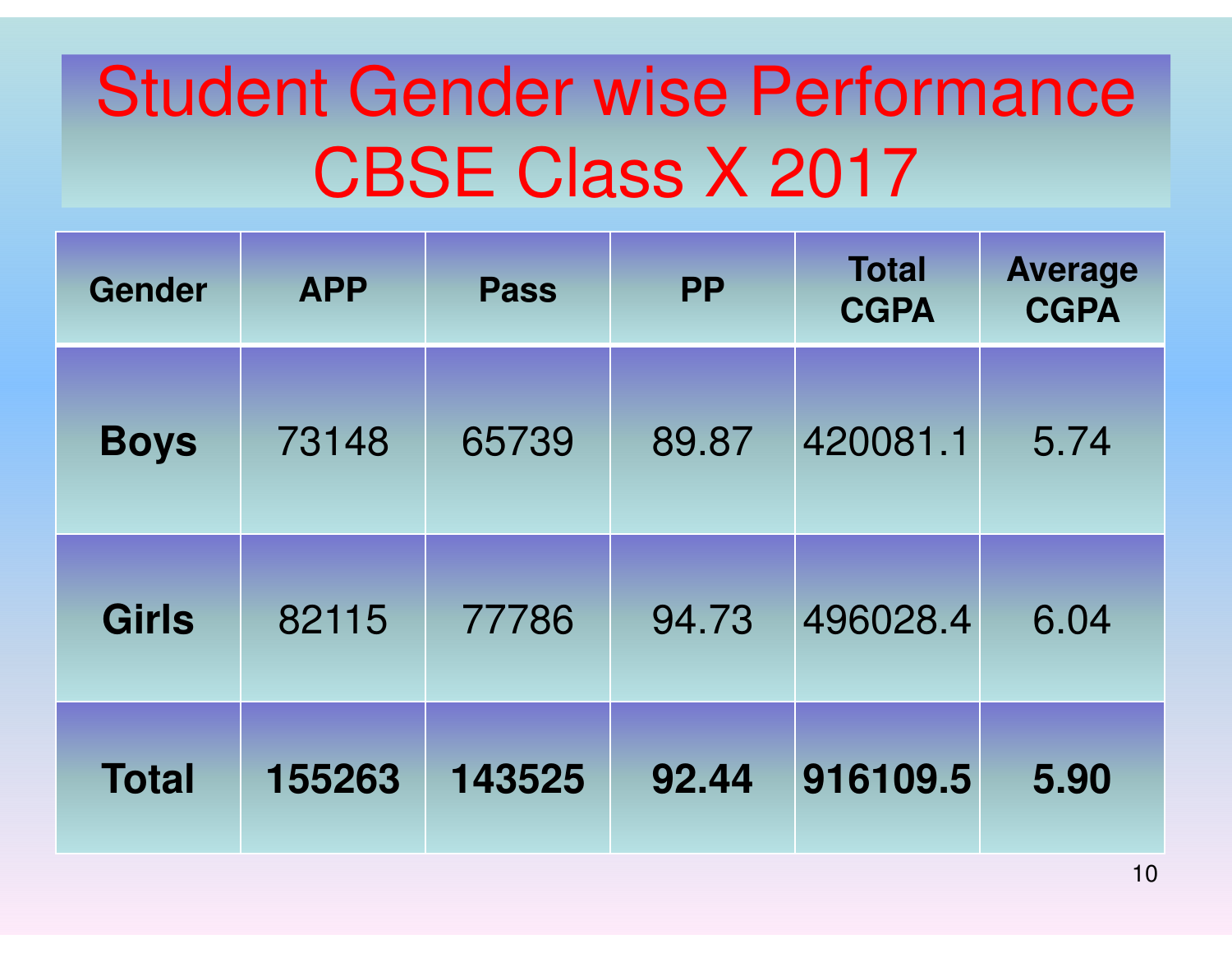# Shift wise Performance CBSE Class X 2017

| <b>Shift</b>   | <b>App</b> | <b>Pass</b> | <b>PP</b> | <b>Total</b><br><b>CGPA</b> | <b>Average</b><br><b>CGPA</b> |
|----------------|------------|-------------|-----------|-----------------------------|-------------------------------|
| <b>Morning</b> | 63116      | 59376       | 94.07     | 376172.8                    | 5.96                          |
| <b>Evening</b> | 50901      | 45173       | 88.75     | 287687.9                    | 5.65                          |
| <b>Single</b>  | 41246      | 38976       | 94.50     | 252248.8                    | 6.12                          |
| <b>Total</b>   | 155263     | 143525      | 92.44     | 916109.5                    | 5.90                          |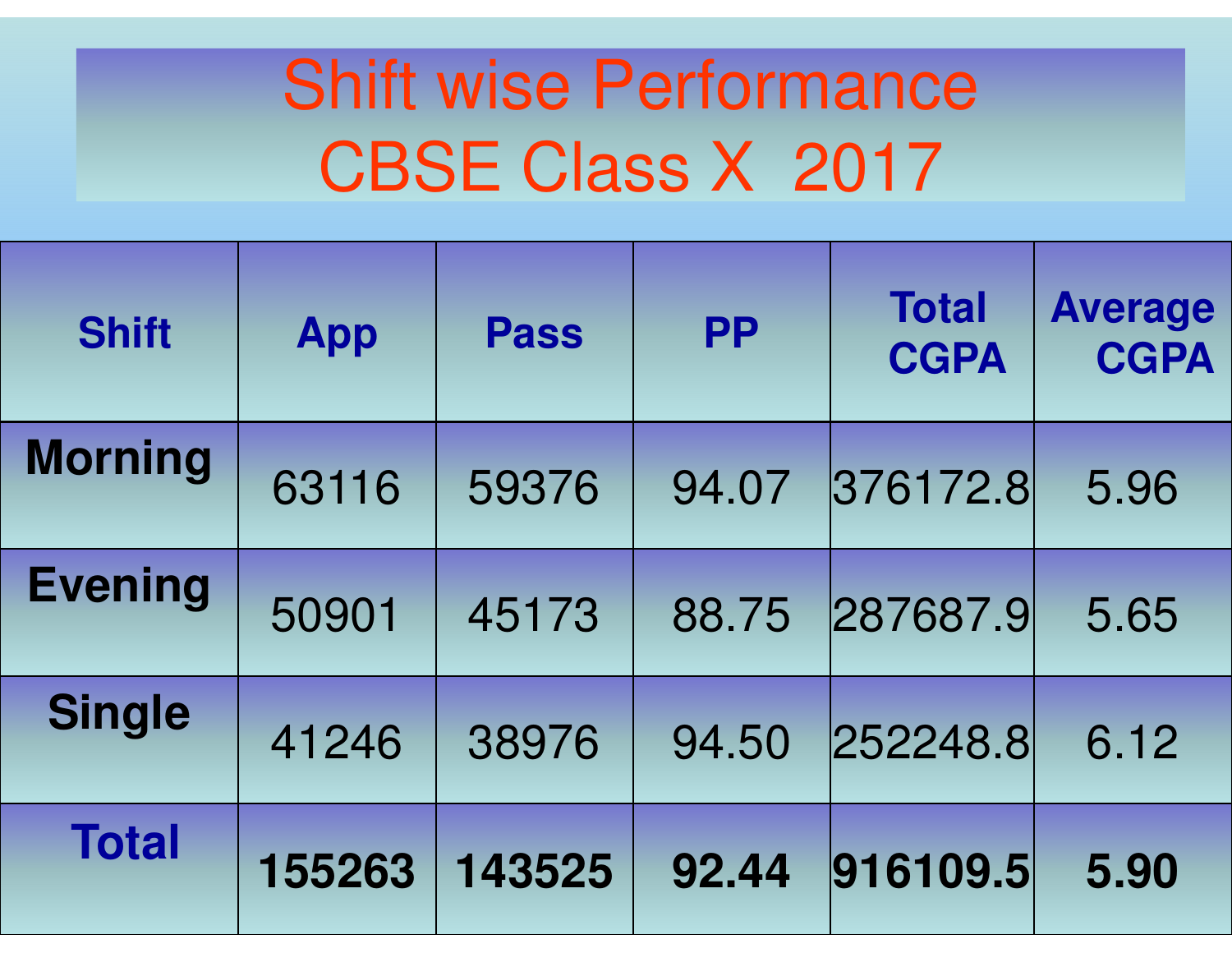### **GOVERNMENT SCHOOLS - 100% RESULT**

| Year | <b>No. of Schools</b> |
|------|-----------------------|
| 2017 | 282                   |
| 2016 | 289                   |
| 2015 | 271                   |
| 2014 | 418                   |
| 2013 | 597                   |
| 2012 | 400                   |
| 2011 | 326                   |
| 2010 | 166                   |
| 2009 | 130                   |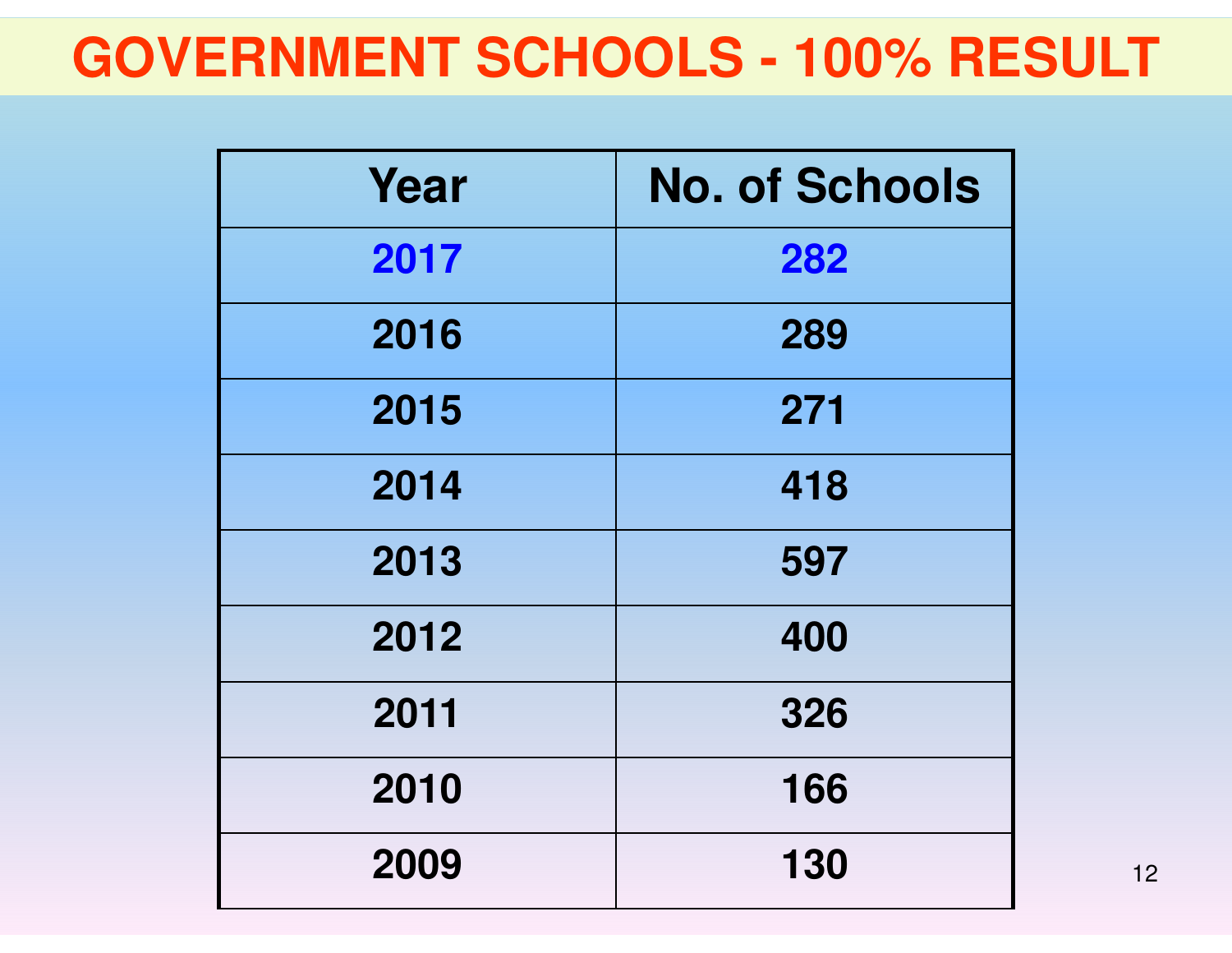## **Class – X 2017**

| <b>No. of Schools with Qualifying Percentage Range</b><br><b>Comparison Between 2017 &amp; 2016</b> |      |                                          |                                                  |                                             |                                            |          |              |  |
|-----------------------------------------------------------------------------------------------------|------|------------------------------------------|--------------------------------------------------|---------------------------------------------|--------------------------------------------|----------|--------------|--|
| <b>YEAR</b>                                                                                         | 100% | $>$ /=90%<br>$\mathbf{\alpha}$<br>< 100% | $>2 = 80\%$<br>$\boldsymbol{\alpha}$<br>$< 90\%$ | $>$ /=70%<br>$\boldsymbol{\alpha}$<br>< 80% | $>$ /=60%<br>$\boldsymbol{\alpha}$<br><70% | $< 60\%$ | <b>TOTAL</b> |  |
| 2017                                                                                                | 282  | 452                                      | 159                                              | 65                                          | 20                                         | 15       | 993          |  |
| 2016                                                                                                | 289  | 351                                      | 156                                              | 96                                          | 59                                         | 34       | 985          |  |
| Diff.                                                                                               | $-7$ | 101                                      | $\bf{3}$                                         | $-31$                                       | $-39$                                      | $-19$    | 8            |  |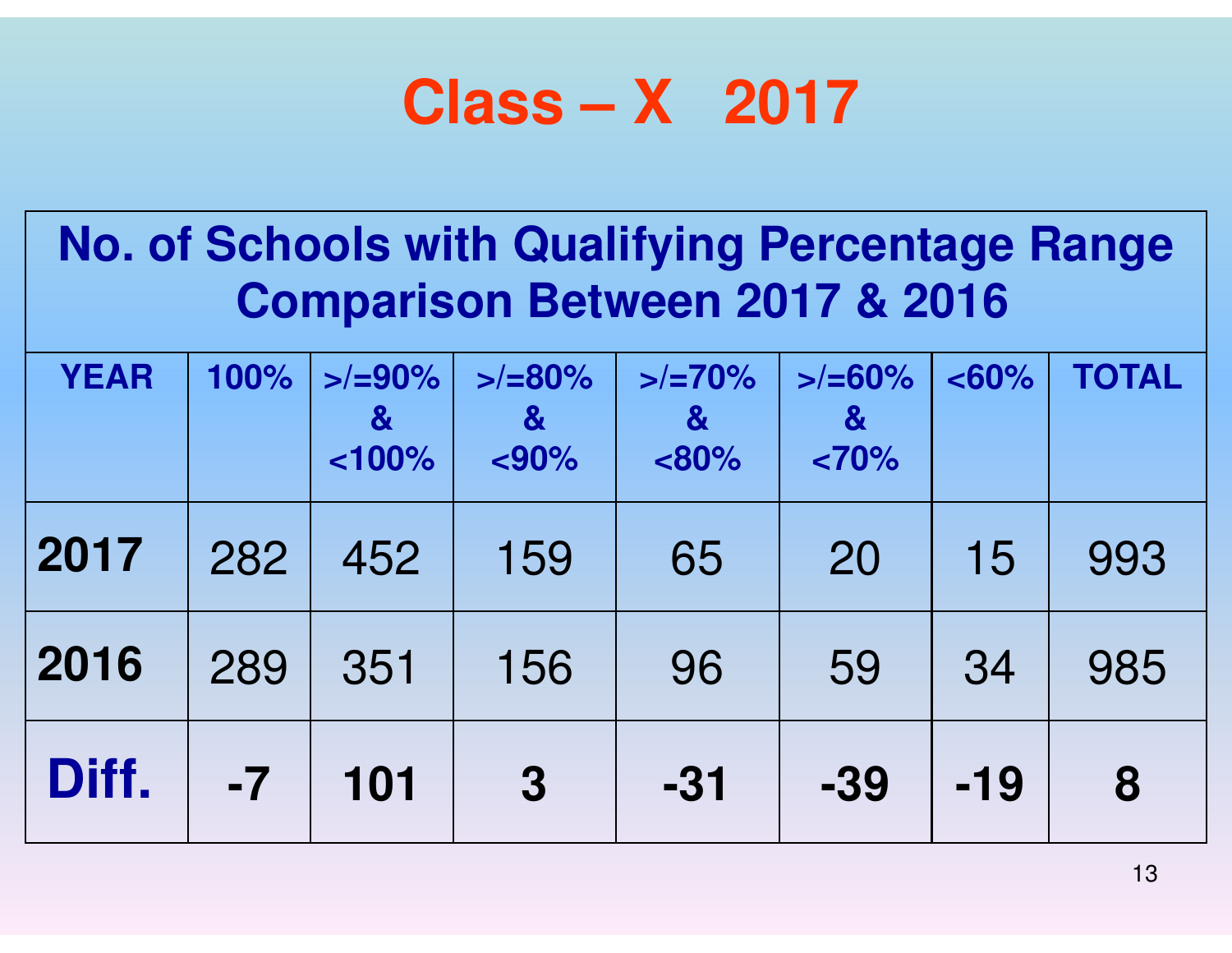### **CBSE Class - X 2017**

#### **Schools with less than 50 % Result**

| Year | <b>No. of Schools</b>    |
|------|--------------------------|
| 2017 | 7                        |
| 2016 | 19                       |
| 2015 | $\overline{2}$           |
| 2014 | $\overline{0}$           |
| 2013 | $\Omega$                 |
| 2012 | $\Omega$                 |
| 2011 | $\Omega$                 |
| 2010 | 3                        |
| 2009 | $\boldsymbol{\varDelta}$ |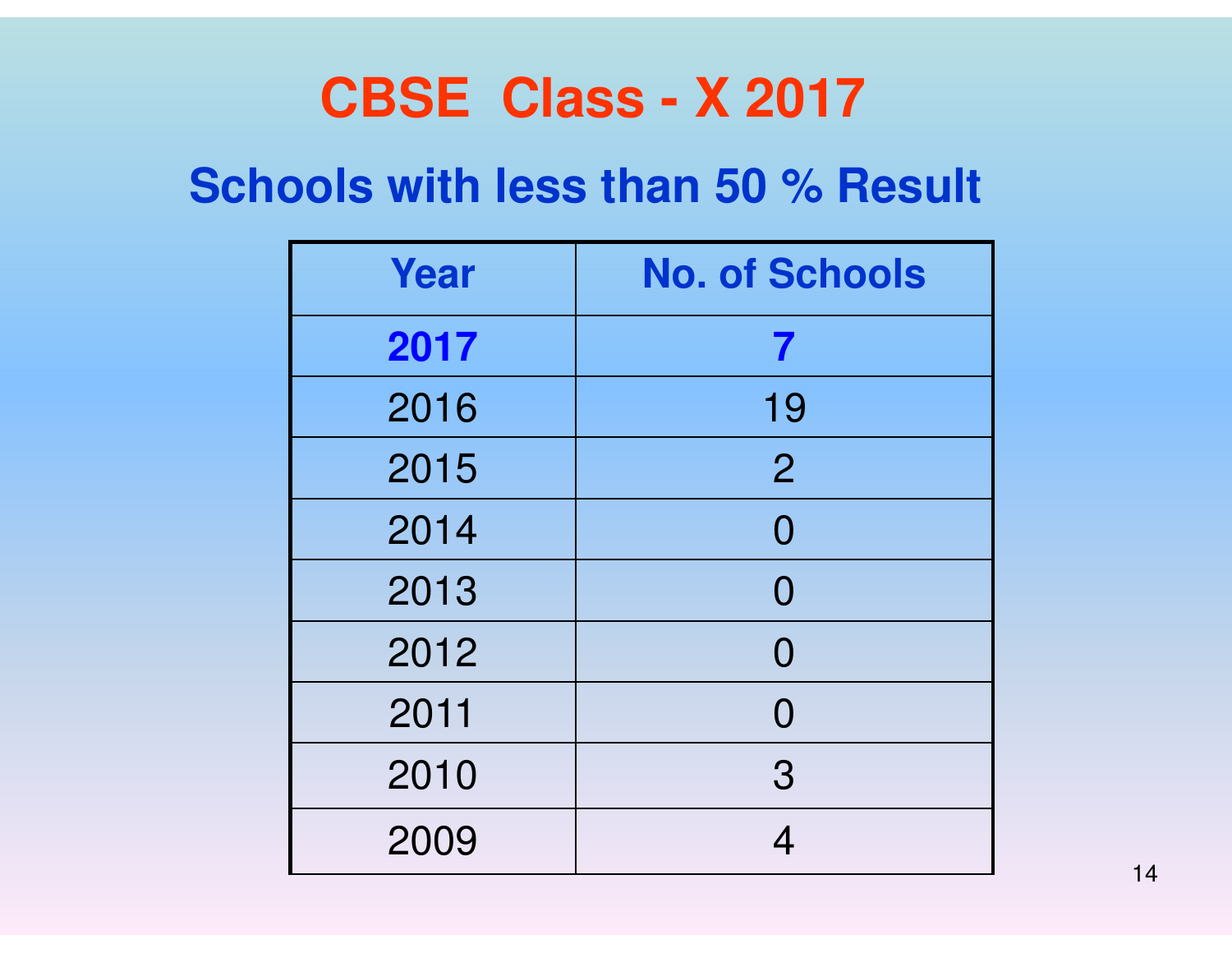#### **District Wise Result of CBSE Class X 2017**

| <b>DISTT.</b>       | <b>APP</b> | <b>PASS</b> | <b>PP</b> | <b>CGPA</b> | <b>Average</b><br><b>CGPA</b> | <b>Rank on PP</b> | <b>Rank on</b><br>Avg.<br><b>CGPA</b> |
|---------------------|------------|-------------|-----------|-------------|-------------------------------|-------------------|---------------------------------------|
| <b>South West B</b> | 8935       | 8574        | 95.96     | 57799.2     | 6.47                          | 1                 |                                       |
| <b>West B</b>       | 14807      | 13891       | 93.81     | 90580.1     | 6.12                          | $\overline{3}$    | $\overline{2}$                        |
| <b>New Delhi</b>    | 203        | 177         | 87.19     | 1235.9      | 6.09                          | 13                | 3                                     |
| <b>West A</b>       | 6833       | 6506        | 95.21     | 41361.2     | 6.05                          | $\overline{2}$    | $\overline{4}$                        |
| <b>North</b>        | 6476       | 5999        | 92.63     | 39152.9     | 6.05                          | 9                 | 5                                     |
| <b>East</b>         | 17664      | 16454       | 93.15     | 106625      | 6.04                          | 6                 | 6                                     |
| <b>Central</b>      | 1952       | 1829        | 93.70     | 11509.8     | 5.90                          | $\overline{4}$    | $\overline{7}$                        |
| <b>South East</b>   | 17186      | 16099       | 93.68     | 101264.1    | 5.89                          | 5                 | 8                                     |
| <b>South West A</b> | 4395       | 4085        | 92.95     | 25653.7     | 5.84                          | $\overline{7}$    | 9                                     |
| <b>North West B</b> | 19044      | 17645       | 92.65     | 111078      | 5.83                          | 8                 | 10 <sub>1</sub>                       |
| South               | 9145       | 8185        | 89.50     | 52587.8     | 5.75                          | 12                | 11                                    |
| <b>North East</b>   | 31368      | 28352       | 90.39     | 179371.1    | 5.72                          | 11                | 12                                    |
| <b>North West A</b> | 17255      | 15729       | 91.16     | 97890.7     | 5.67                          | 10                | 13                                    |
| <b>Grand Total</b>  | 155263     | 143525      | 92.44     | 916109.5    | 5.90                          |                   | 15                                    |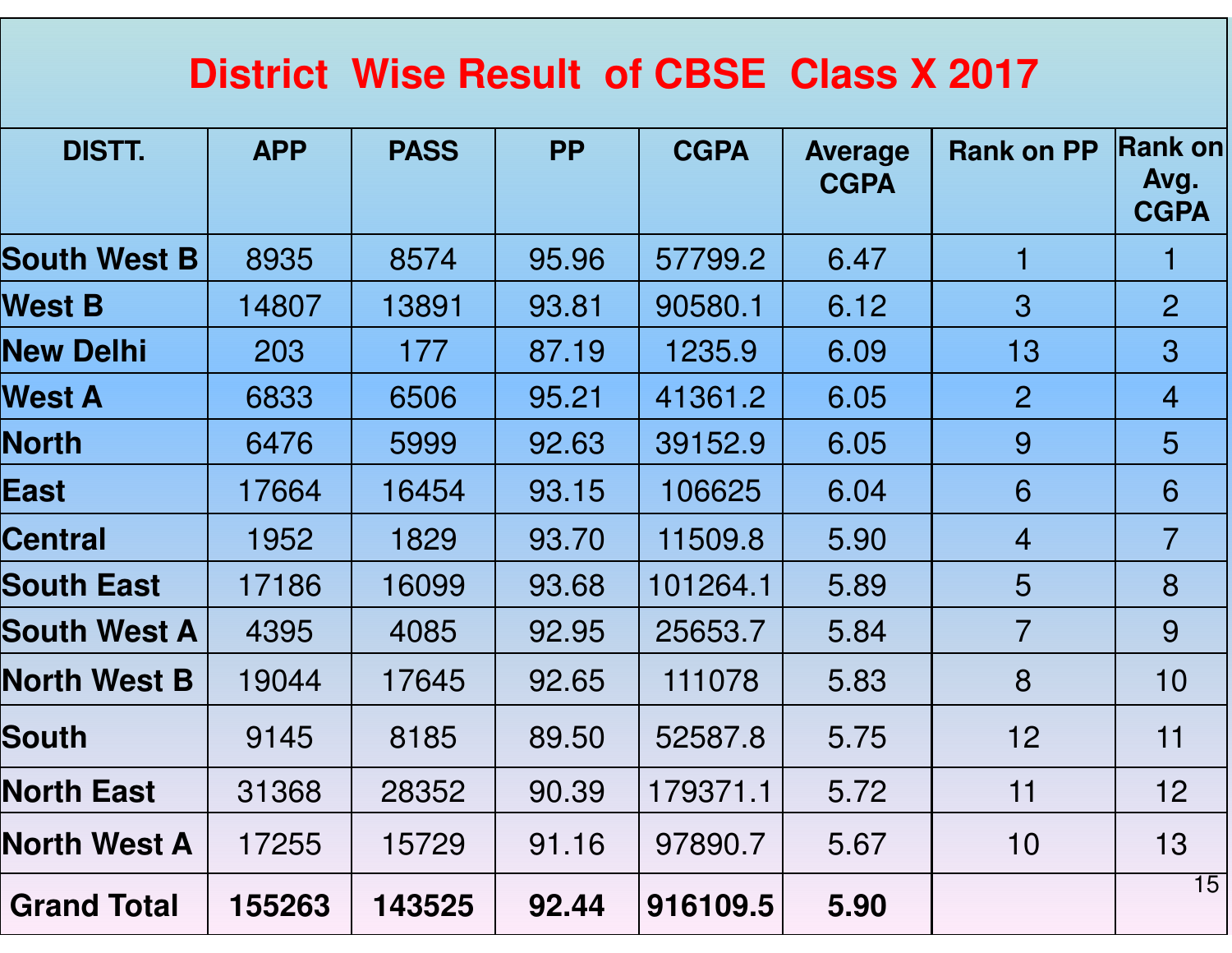### **CBSE Class – X 2017**

# Number of Schools with Change in Pass Percentage

| Year | <b>Increased</b> | <b>Decreased</b> | <b>No</b><br>change | <b>First</b><br><b>Time</b> | <b>Total</b> |
|------|------------------|------------------|---------------------|-----------------------------|--------------|
| 2017 | 464              | 362              | 158                 | 9                           | 993          |
| 2016 | 284              | 536              | 144                 | 21                          | 985          |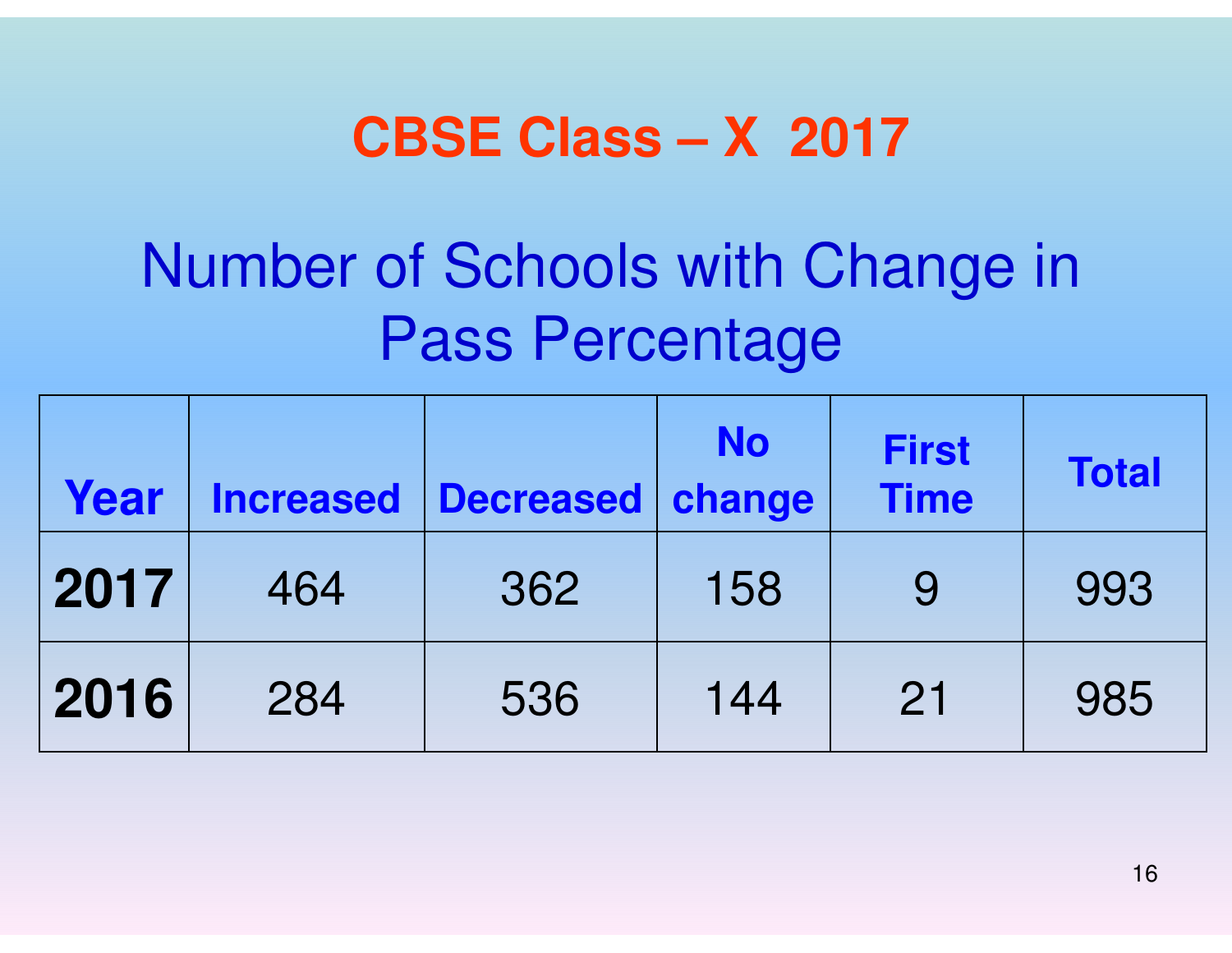#### **DISTRICT WISE NUMBER OF SCHOOLS WHOSE PP HAS DECLINED OVER THE LAST YEAR - Class X CBSE**

| <b>District</b>     | 2017           |                |                |                | 2016            |                |                |              |  |
|---------------------|----------------|----------------|----------------|----------------|-----------------|----------------|----------------|--------------|--|
|                     | $5$            | $>5$ AND $$    | >10            | <b>TOTAL</b>   | $\le$ / $=$ 5   | $>5$ AND $$    | >10            | <b>TOTAL</b> |  |
| East                | 28             | 9              | 10             | 47             | 20              | 11             | 23             | 54           |  |
| <b>North East</b>   | 25             | 9              | 12             | 46             | 27              | 17             | 32             | 76           |  |
| North               | 10             | 6              | $\overline{7}$ | 23             | 11              | 10             | 11             | 32           |  |
| <b>North West A</b> | 22             | 11             | 13             | 46             | 29              | 12             | 24             | 65           |  |
| <b>North West B</b> | 28             | 13             | 8              | 49             | 22              | 9              | 30             | 61           |  |
| <b>West A</b>       | 19             | $\overline{2}$ | 1              | 22             | 11              | 1              | 10             | 22           |  |
| <b>West B</b>       | 16             | $\overline{4}$ | 3              | 23             | 17              | 10             | 25             | 52           |  |
| South West A        | 9              | $\overline{0}$ | $\mathfrak{S}$ | 12             | 10 <sup>1</sup> | $\mathbf 1$    | 11             | 22           |  |
| <b>South West B</b> | 18             | 3              | 3              | 24             | 10              | 6              | 14             | 30           |  |
| South               | 9              | 3              | 10             | 22             | 10              | 8              | 30             | 48           |  |
| <b>New Delhi</b>    | $\overline{2}$ | $\overline{0}$ | $\overline{0}$ | $\overline{2}$ | $\overline{0}$  | $\overline{0}$ | 1              | 1            |  |
| Central             | 8              | 3              | 3              | 14             | $\overline{7}$  | 6              | $\overline{4}$ | 17           |  |
| <b>South East</b>   | 25             | $\mathbf{3}$   | $\overline{4}$ | 32             | 25              | $\overline{4}$ | 27             | 56           |  |
| <b>TOTAL</b>        | 219            | 66             | 77             | 362            | 199             | 95             | 242            | 536          |  |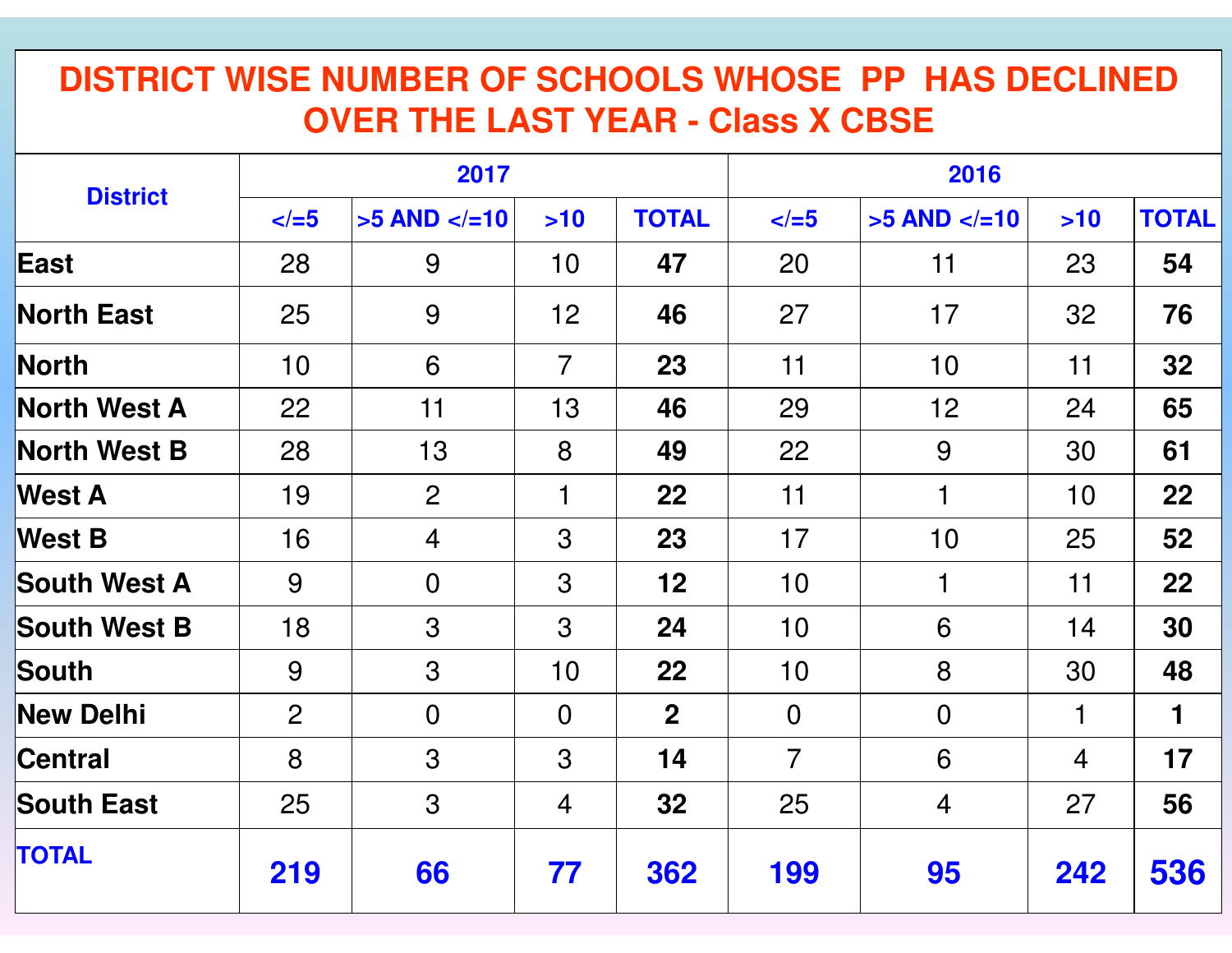#### **DISTRICT WISE NUMBER OF SCHOOLS WHOSE PP HAS INCREASED OVER THE LAST YEAR - Class X CBSE**

| <b>District</b>     | 2017          |                         |                 |              |  |  |  |  |
|---------------------|---------------|-------------------------|-----------------|--------------|--|--|--|--|
|                     | $\le$ / $=$ 5 | $>5$ AND $$             | >10             | <b>TOTAL</b> |  |  |  |  |
| East                | 24            | 8                       | 12 <sub>2</sub> | 44           |  |  |  |  |
| <b>North East</b>   | 29            | 11                      | 28              | 68           |  |  |  |  |
| North               | 9             | 5                       | 8               | 22           |  |  |  |  |
| <b>North West A</b> | 28            | 6                       | 16              | 50           |  |  |  |  |
| <b>North West B</b> | 20            | 7                       | 27              | 54           |  |  |  |  |
| <b>West A</b>       | 14            | $\overline{\mathbf{4}}$ | 6               | 24           |  |  |  |  |
| <b>West B</b>       | 15            | 10                      | 21              | 46           |  |  |  |  |
| <b>South West A</b> | 9             | 3                       | 5               | 17           |  |  |  |  |
| <b>South West B</b> | 12            | 5                       | 14              | 31           |  |  |  |  |
| South               | 20            | 5                       | 22              | 47           |  |  |  |  |
| <b>New Delhi</b>    | $\bf{0}$      | $\bf{0}$                |                 |              |  |  |  |  |
| Central             | 4             | $\overline{2}$          | 6               | 12           |  |  |  |  |
| <b>South East</b>   | 18            | $\overline{7}$          | 23              | 48           |  |  |  |  |
| <b>TOTAL</b>        | 202           | 73                      | 189             | 464          |  |  |  |  |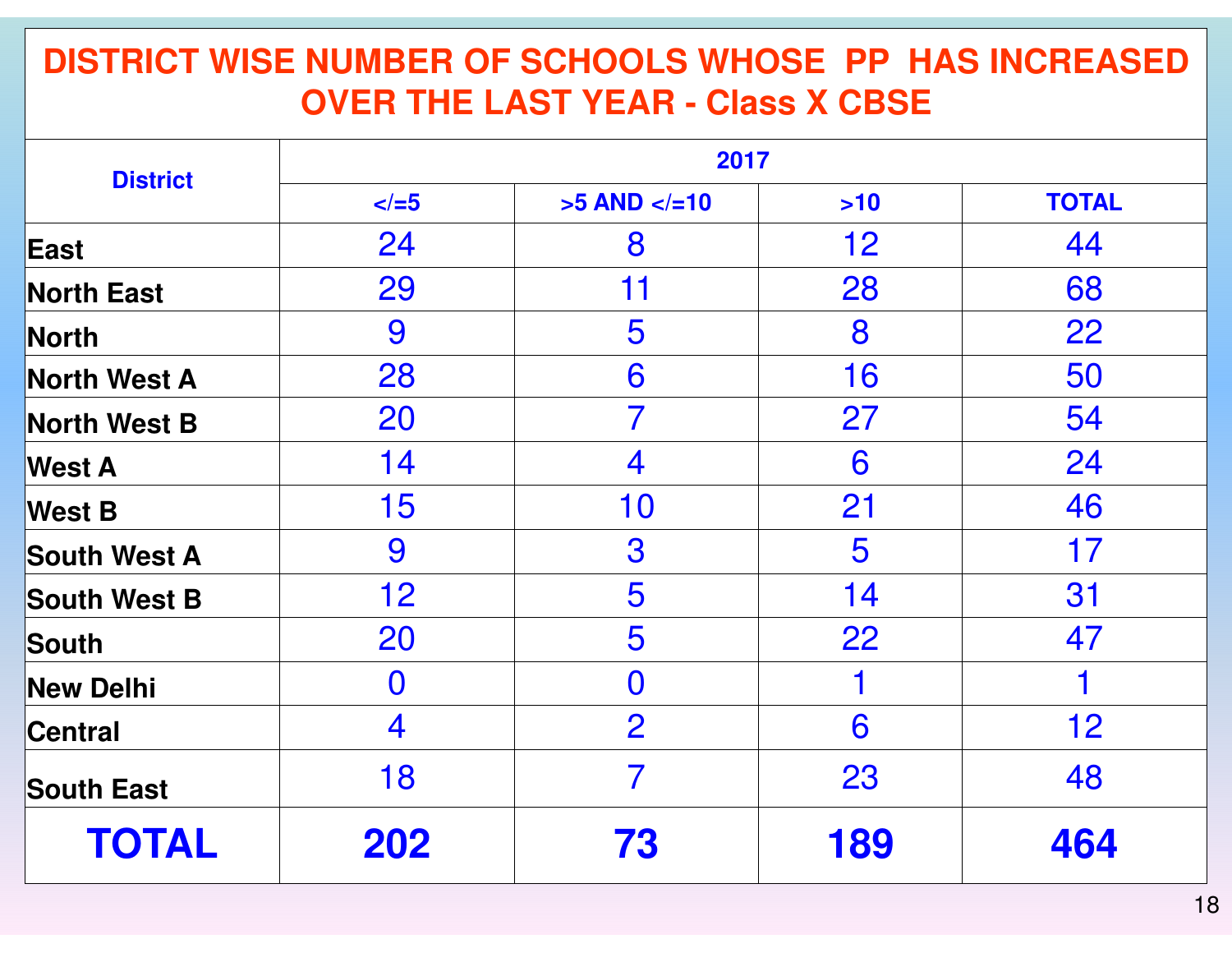#### **An Overall View of 2017 Result (within Directorate)**

#### **In Comparison to 2016**

| <b>School</b>     | 2017       |             |           |               |             |           |                    |
|-------------------|------------|-------------|-----------|---------------|-------------|-----------|--------------------|
| <b>Category</b>   | <b>APP</b> | <b>Pass</b> | <b>PP</b> | <b>APP</b>    | <b>Pass</b> | <b>PP</b> | Diff.<br><b>PP</b> |
| <b>RPVV</b>       | 1582       | 1577        | 99.68     | 1447          | 1438        | 99.38     | 0.3                |
| Sarvodaya         | 68810      | 63768       | 92.67     | 63077         | 56732       | 89.94     | 2.73               |
| Non-<br>Sarvodaya | 84871      | 78180       | 92.12     | 76114         | 67356       | 88.49     | 3.63               |
| <b>Total</b>      | 155263     | 143525      | 92.44     | 140638 125526 |             | 89.25     | 3.19               |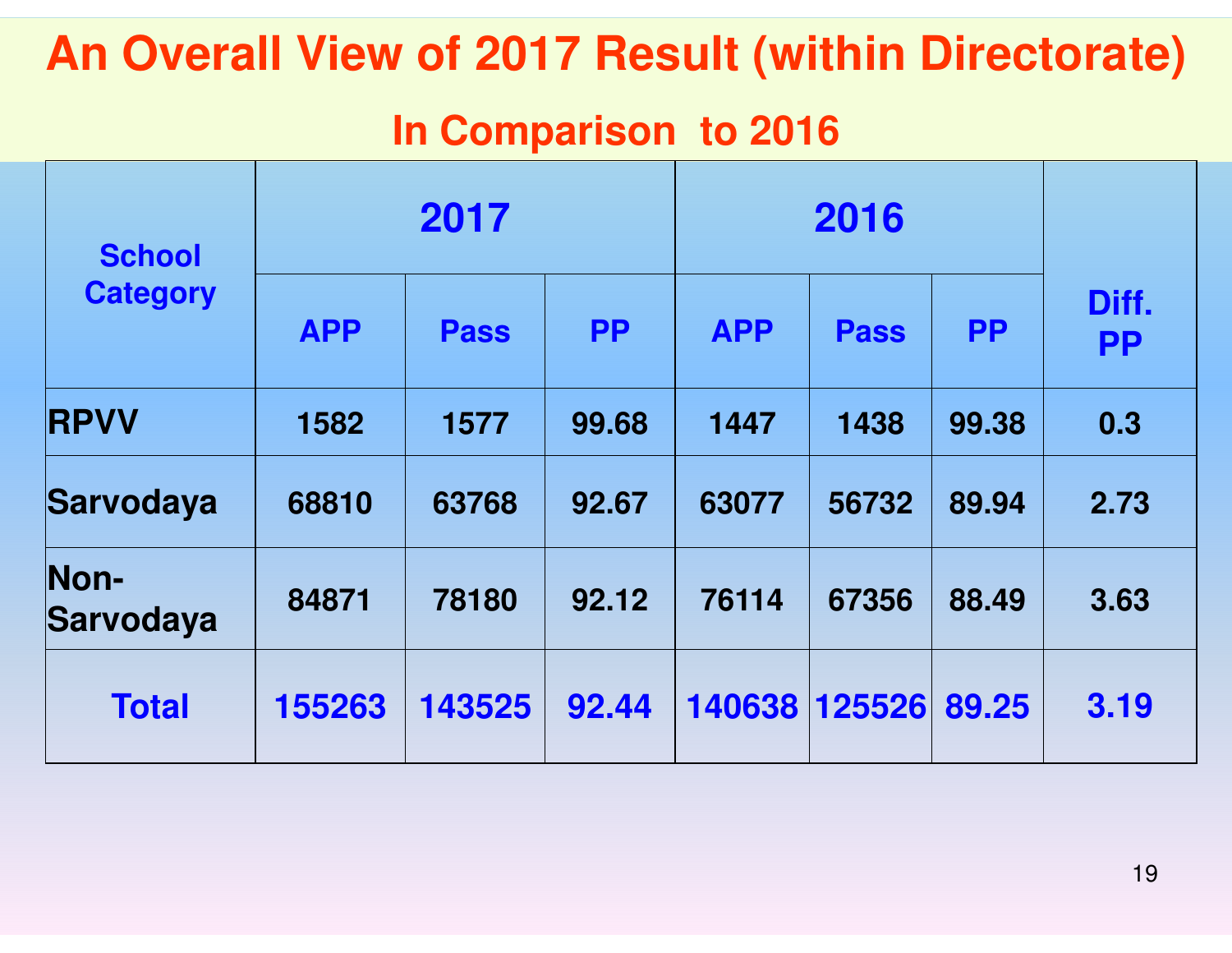### **An overall view of Class X 2017 Result (Govt. Schools) in Comparison to Previous Results**

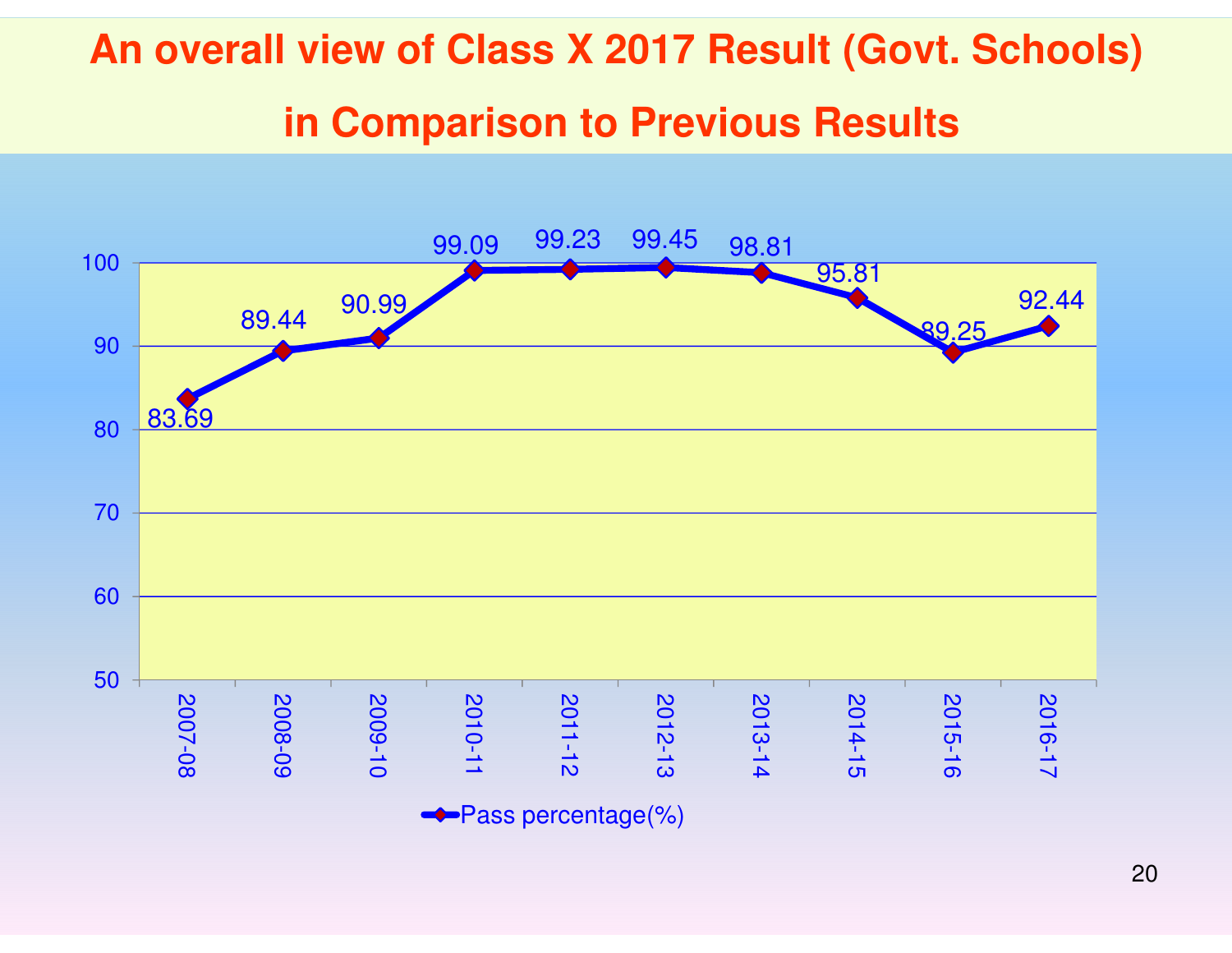#### **Zone wise Result of CBSE Class X 2017**

| <b>Zone</b> | <b>APP</b> | <b>Pass</b> | <b>PP</b> | <b>CGPA</b> | <b>Average</b><br><b>CGPA</b> | <b>Rank on</b><br><b>PP</b> | <b>Rank on</b><br><b>CGPA</b> |
|-------------|------------|-------------|-----------|-------------|-------------------------------|-----------------------------|-------------------------------|
| 01          | 2900       | 2687        | 92.66     | 18058.8     | 6.23                          | 15                          | $\mathbf 3$                   |
| 02          | 11581      | 10727       | 92.63     | 69228       | 5.98                          | 17                          | 14                            |
| 03          | 3183       | 3040        | 95.51     | 19338.2     | 6.08                          | 5                           | 8                             |
| 04          | 15537      | 14016       | 90.21     | 89748.1     | 5.78                          | 24                          | <b>20</b>                     |
| 05          | 6211       | 5773        | 92.95     | 36375.6     | 5.86                          | 13                          | 18                            |
| 06          | 9620       | 8563        | 89.01     | 53247.4     | 5.54                          | 28                          | 29                            |
| 07          | 5152       | 4762        | 92.43     | 31284       | 6.07                          | 19                          | 9                             |
| 08          | 1324       | 1237        | 93.43     | 7868.9      | 5.94                          | 11                          | 15                            |
| 09          | 9091       | 8166        | 89.83     | 51255.6     | 5.64                          | 25                          | 28                            |
| 10          | 8164       | 7563        | 92.64     | 46635.1     | 5.71                          | 16                          | 24                            |
| 11          | 4108       | 3801        | 92.53     | 23513.5     | 5.72                          | 18                          | 23                            |
| 12          | 9520       | 8650        | 90.86     | 54309.5     | 5.70                          | 23                          | 25                            |
| 13          | 5416       | 5194        | 95.90     | 33255       | 6.14                          | $\boldsymbol{3}$            | 6                             |
| 14          | 2292       | 2180        | 95.11     | 14184.9     | 6.19                          | 6                           | 4                             |
| 15          | 2158       | 1993        | 92.35     | 12758.3     | 5.91                          | <b>20</b>                   | '21<br>17                     |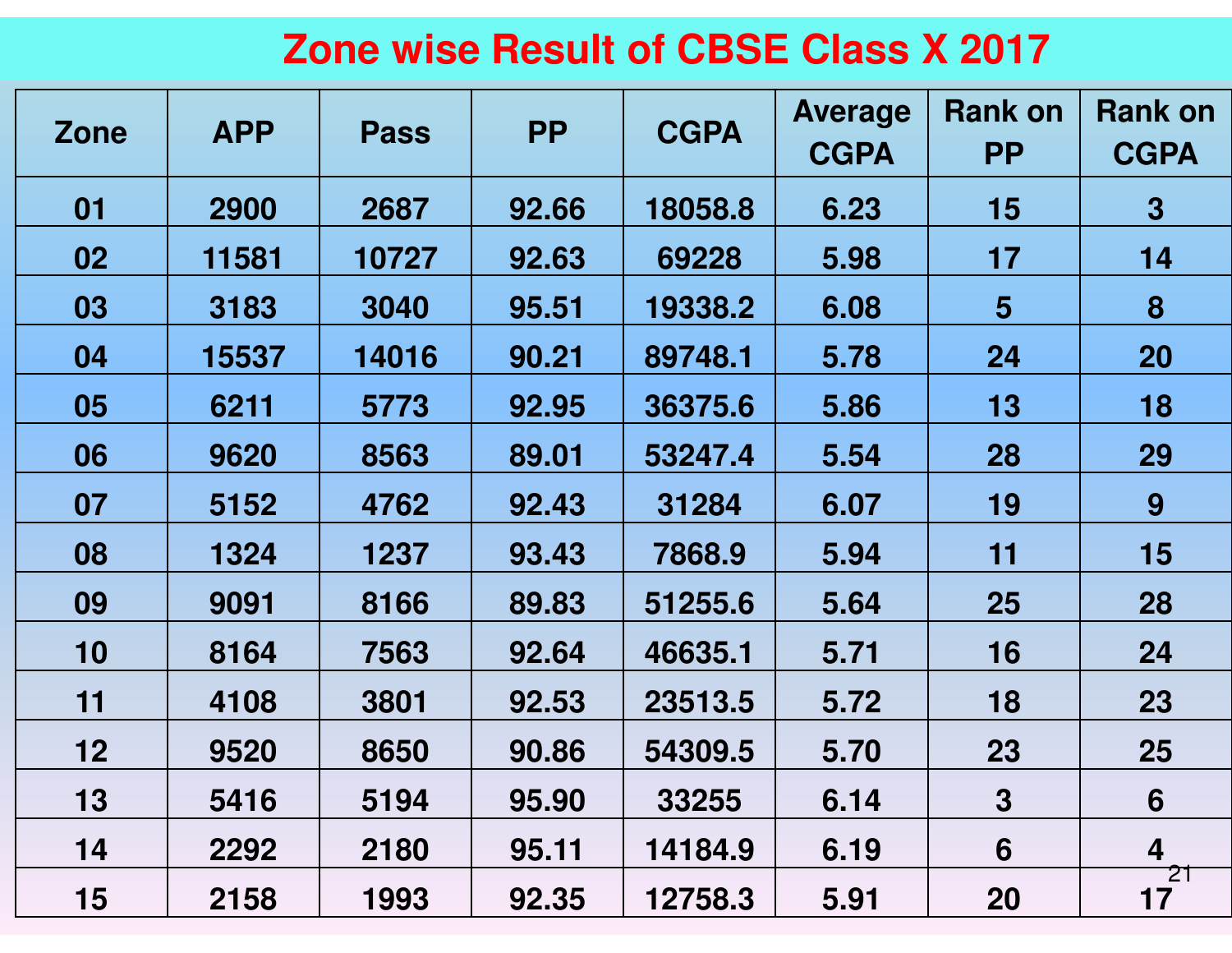#### **Zone wise Result of CBSE Class X 2017**

| <b>Zone</b> | <b>APP</b> | <b>Pass</b> | <b>PP</b> | <b>CGPA</b> | <b>Average</b><br><b>CGPA</b> | <b>Rank on</b><br><b>PP</b> | <b>Rank on</b><br><b>CGPA</b> |
|-------------|------------|-------------|-----------|-------------|-------------------------------|-----------------------------|-------------------------------|
| 16          | 2383       | 2333        | 97.90     | 14418       | 6.05<br>1                     |                             | 13                            |
| 17          | 7337       | 6799        | 92.67     | 44409.9     | 6.05                          | 14                          | 12                            |
| 18          | 7470       | 7092        | 94.94     | 46170.2     | 6.18                          | 8                           | 5                             |
| 19          | 1459       | 1333        | 91.36     | 8228.5      | 5.64                          | 22                          | 27                            |
| <b>20</b>   | 2936       | 2752        | 93.73     | 17425.2     | 5.94                          | 10                          | 16                            |
| 21          | 5556       | 5283        | 95.09     | 35426.5     | 6.38                          | $\overline{\mathbf{7}}$     | $\overline{2}$                |
| 22          | 3379       | 3291        | 97.40     | 22372.7     | 6.62                          | $\overline{2}$              | 1                             |
| 23          | 4425       | 3974        | 89.81     | 25384.6     | 5.74                          | 26                          | 22                            |
| 24          | 4720       | 4211        | 89.22     | 27203.2     | 5.76                          | 27                          | 21                            |
| 25          | 3202       | 3063        | 95.66     | 19389.9     | 6.06                          | 4                           | 11                            |
| 26          | 203        | 177         | 87.19     | 1235.9      | 6.09                          | 29                          | $\overline{7}$                |
| 27          | 1064       | 1010        | 94.92     | 6450.9      | 6.06                          | 9                           | 10                            |
| 28          | 888        | 819         | 92.23     | 5058.9      | 5.70                          | 21                          | 26                            |
| 29          | 13984      | 13036       | 93.22     | 81874.2     | 5.85                          | 12                          | 19                            |
| Total       | 155263     | 143525      | 92.44     | 916109.5    | 5.90                          |                             | 22                            |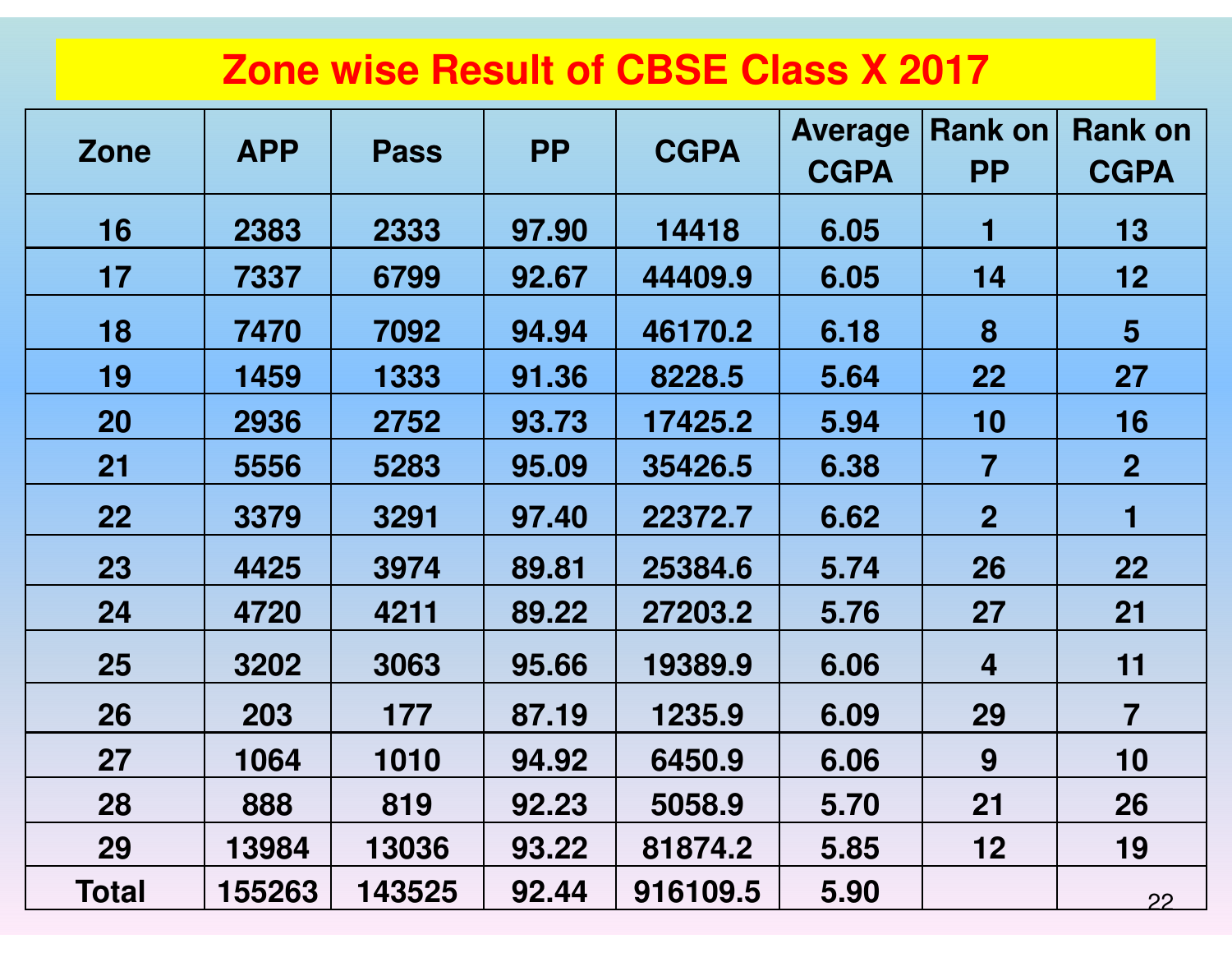#### *Class X – <sup>2017</sup> List of Topper Students with A1 Grade in SAs, FAs &CGPA 10*

| S.<br><b>No</b> | Name of the<br><b>Students</b> | <b>School ID</b> | <b>Name of the Schools</b> |
|-----------------|--------------------------------|------------------|----------------------------|
|                 | <b>Rahul Sharma</b>            | 1309124          | <b>RPVV Shalimar Bagh</b>  |
| $\mathbf{2}$    | <b>Rahul Yadav</b>             | 1925050          | <b>GBSS Molar Band</b>     |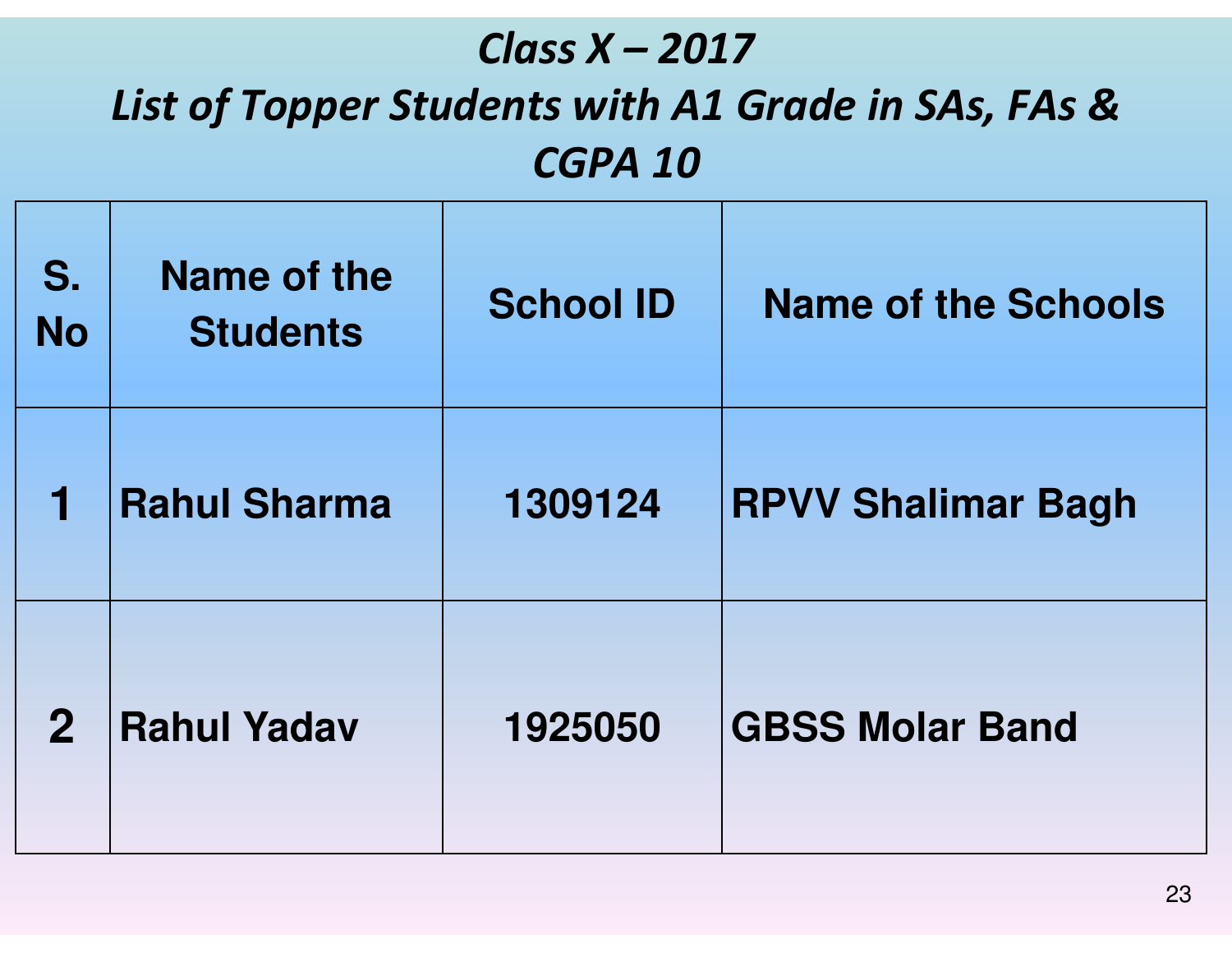#### **RPVV CBSE Class X Result 2017**

| <b>School ID</b> | <b>School Name</b>                    | <b>App</b> | <b>Pass</b> | <b>PP</b> | <b>Average</b><br><b>CGPA</b> |
|------------------|---------------------------------------|------------|-------------|-----------|-------------------------------|
| 1001104          | <b>Surajmal Vihar-RPVV</b>            | 105        | 105         | 100       | 9.28                          |
| 1003261          | <b>Gandhi Nagar-RPVV</b>              | 70         | 70          | 100       | 8.87                          |
| 1104149          | Yamuna Vihar, Block B-RPVV            | 105        | 105         | 100       | 8.86                          |
| 1106252          | Nand Nagri, Block D-RPVV              | 105        | 105         | 100       | 8.53                          |
| 1207108          | Raj Niwas Marg, RPVV                  | 162        | 162         | 100       | 7.91                          |
| 1207113          | <b>Civil Lines, RPVV</b>              | 112        | 112         | 100       | 8.48                          |
|                  | 1208092 Kishan Ganj-RPVV              | 101        | 101         | 100       | 8.16                          |
|                  | 1309124 Shalimar Bagh, Block BT-RPVV  | 105        | 105         | 100       | 9.12                          |
|                  | 1310409 Narela, A-10 Pocket-5, RPVV   | 68         | 63          | 92.65     | 7.50                          |
|                  | 1413076 Rohini, Sector 11-RPVV        | 105        | 105         | 100       | 9.16                          |
|                  | 1514023 Hari Nagar, Block BE-RPVV     | 103        | 103         | 100       | 8.10                          |
|                  | 1617009 Paschim Vihar, A 6-RPVV       | 105        | 105         | 100       | 8.72                          |
| 1720031          | Vasant Kunj, B1-RPVV                  | 69         | 69          | 100       | 8.17                          |
| 1821137          | Dwarka Sector-10, RPVV                | 70         | 70          | 100       | 9.51                          |
| 1924038          | Lodhi Road, Tyagraj Nagar-RPVV        | 60         | 60          | 100       | 7.34                          |
| 1925334          | <b>Lajpat Nagar-RPVV</b>              | 70         | 70          | 100       | 7.98                          |
| 2128031          | Karol Bagh, Link Road, Plot No.1-RPVV | 67         | 67          | 100       | 8.49                          |
|                  | <b>Grand Total</b>                    | 1582       | 1577        | 99.684    | 8.50                          |
|                  |                                       |            |             |           |                               |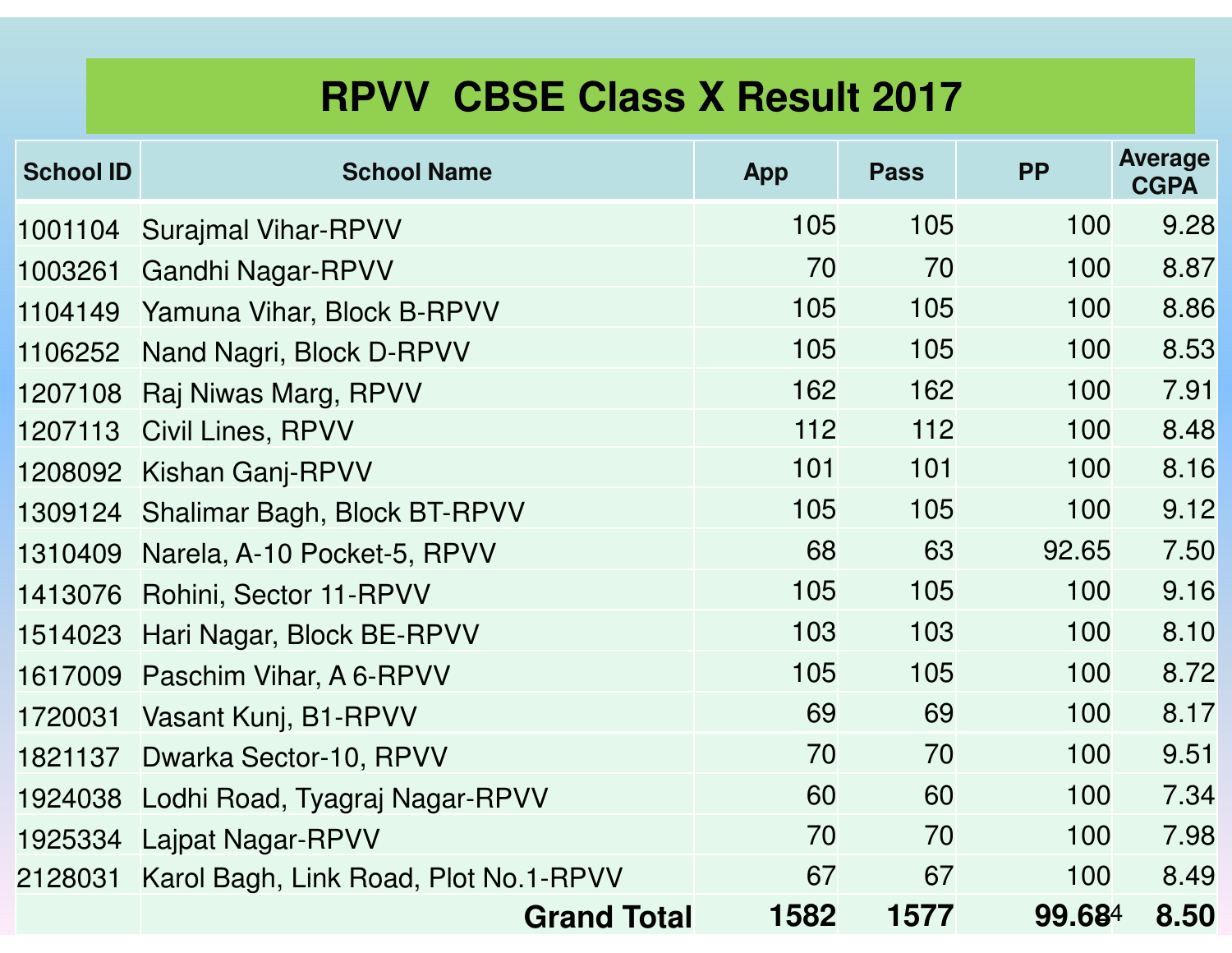#### Urdu Medium Schools CBSE Class X Result 2017

|                | <b>S No. School ID</b> | <b>School Name</b>                      | <b>APP</b> | <b>Pass</b>     | <b>PP</b> | <b>Average</b><br><b>CGPA</b> |
|----------------|------------------------|-----------------------------------------|------------|-----------------|-----------|-------------------------------|
| $\mathbf 1$    | 1105008                | <b>Jafrabad-SBV</b>                     | 423        | 398             | 94.09     | 5.72                          |
| $\overline{2}$ | 1105018                | Jafrabad, Zeenat Mahal(Urdu Medium)-SKV | 634        | 634             | 100.00    | 6.47                          |
| 3              | 1208011                | Chandni Chowk-G(Co-ed)SS                | 42         | 41              | 97.62     | 6.81                          |
| $\overline{4}$ | 1208027                | <b>Quresh Nagar, GGSSS</b>              | 16         | 16              | 100.00    | 6.76                          |
| 5              | 1208090                | <b>Inder Lok-SKV</b>                    | 86         | 85              | 98.84     | 5.67                          |
| 6              | 1925002                | <b>Noor Nagar-SBV</b>                   | 244        | 188             | 77.05     | 4.95                          |
| $\overline{7}$ | 1925035                | Noor Nagar-SKV                          | 210        | 207             | 98.57     | 6.41                          |
| 8              | 1925049                | Joga Bai-GGSSS                          | 198        | 198             | 100.00    | 5.80                          |
| 9              | 1925052                | Joga Bai-GBSSS                          | 123        | 99              | 80.49     | 5.06                          |
| 10             | 2127002                | Jama Masjid, No.1 (Urdu Medium)-SBV     | 56         | 56              | 100.00    | 6.35                          |
| 11             | 2127003                | Darya Ganj, Pataudi House-SBV           | 52         | 45              | 86.54     | 5.16                          |
| 12             | 2127017                | Jama Masjid, No.2-SKV                   | 74         | 74              | 100.00    | 6.42                          |
| 13             | 2127021                | <b>Bulbuli Khana-SKV</b>                | 73         | 62              | 84.93     | 5.54                          |
| 14             | 2127022                | Haweli Azam Khan-SKV                    | 23         | 22              | 95.65     | 5.37                          |
| 15             | 2127025                | Chashma Building (Urdu Medium)-GGSSS    | 46         | 46              | 100.00    | 7.11                          |
| 16             | 2127027                | Kalan Mahal-GGSSS                       | 36         | 27              | 75.00     | 4.85                          |
| 17             | 2127179                | Lal Kuan, Zeenat Mahal, No.2-SKV        | 68         | 67              | 98.53     | 6.18                          |
| 18             | 2127180                | Lal Kuan, No.1-GGSS                     | 12         | 12 <sub>2</sub> | 100.00    | 7.17                          |
|                |                        | <b>Total</b>                            | 2416       | 2277            | 96.49     | 26<br>6.13                    |